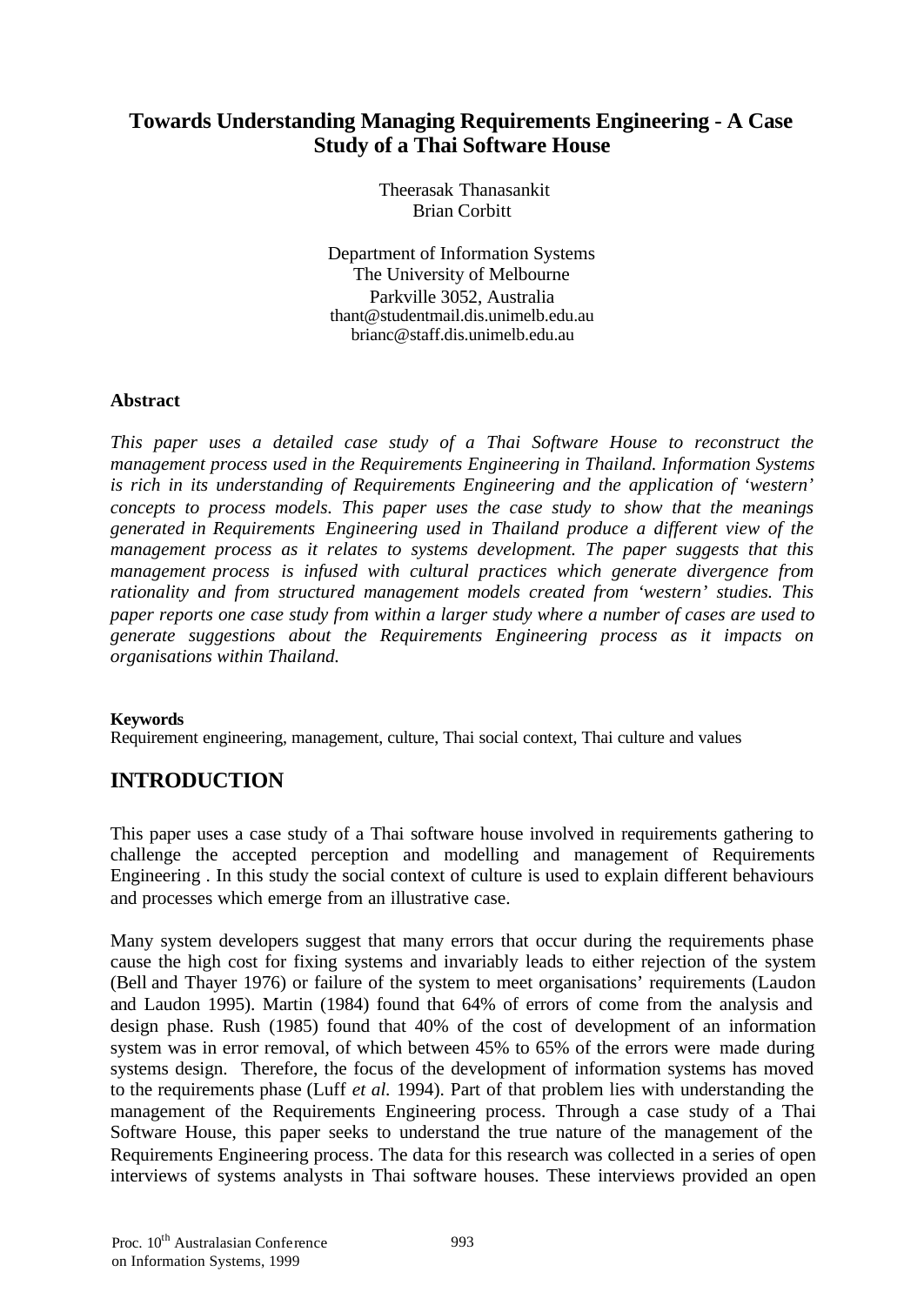framework for the systems analyst to describe what they actually did in the RE process, how this impacted on the tools they used in the RE process and the eventual impact on the management of the systems development process.

#### **Requirements Engineering management – a structured view**

Requirements Engineering is viewed as a structure set of activities. Process models propose that developers should follow the processes outlined to derive, validate and maintain a systems requirements document (Kotonya and Summerville 1998). A framework for Requirements Engineering processes designed by Loucoupolos and Karakostas (1995) (Figure 1) is representative of these types of Requirements Engineering models and is used in this paper as a benchmark in the current debate over approaches to RE. However whilst Loucoupolos and Karakostas (1995) note that:

… as a discipline requirements engineering is still evolving with a diversity of approaches being proposed and a lively debate going on. Therefore, it is neither possible nor appropriate to be prescriptive about the approach that one might adopt in developing a requirements specification (Loucoupolos and Karakostas 1995: 1).

There is a substantial literature (Thayer and Dorfman, 1990; McDermind 1994; Zave, 1995: Somerville and Sawyer, 1997; Kotonya and Summerville 1998) that supports the structured view represented in the Loucoploulos and Karakostas model.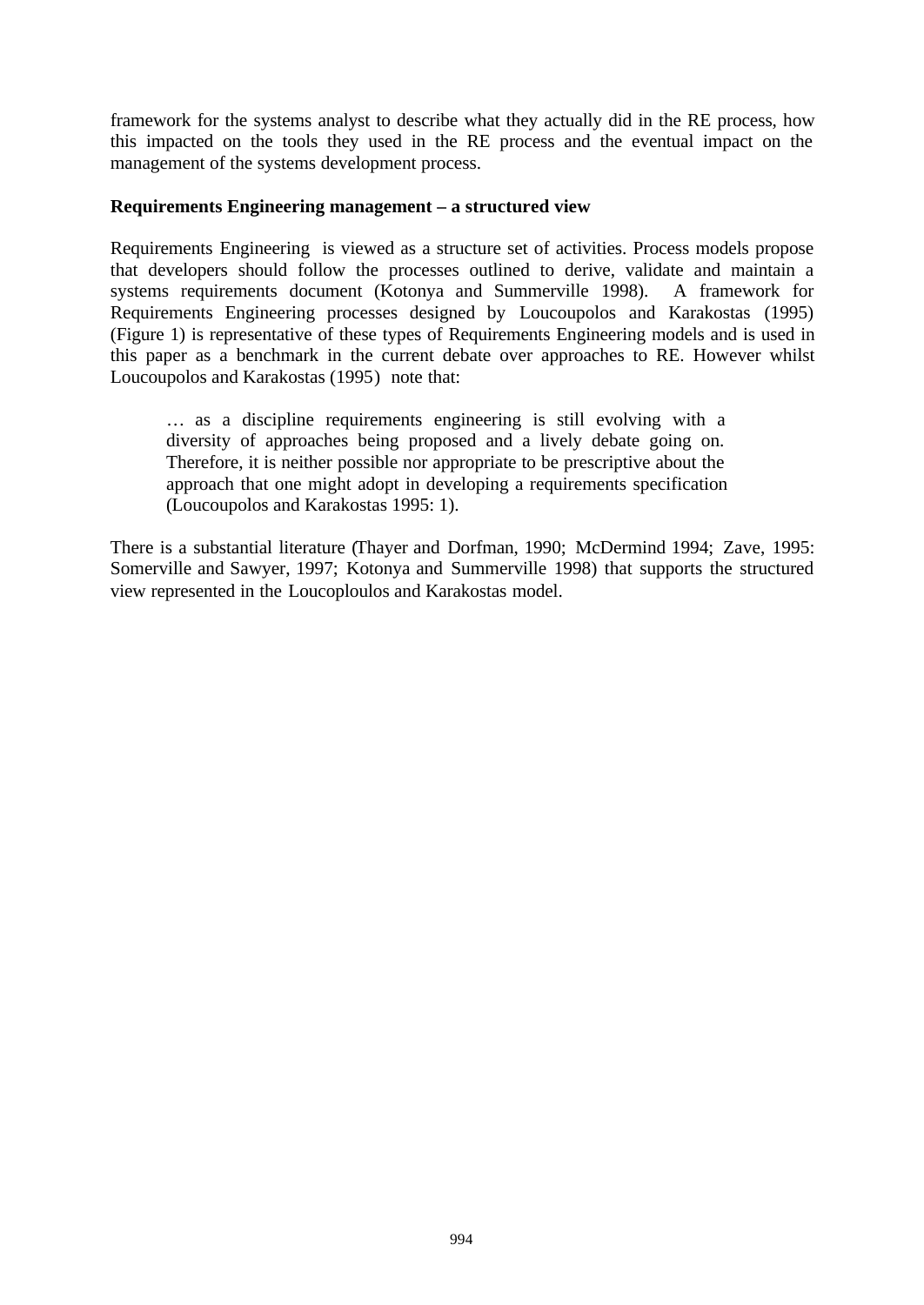

*Figure 1 : A framework for requirements engineering processes (Loucopoulos and Karakostas 1995: 21).*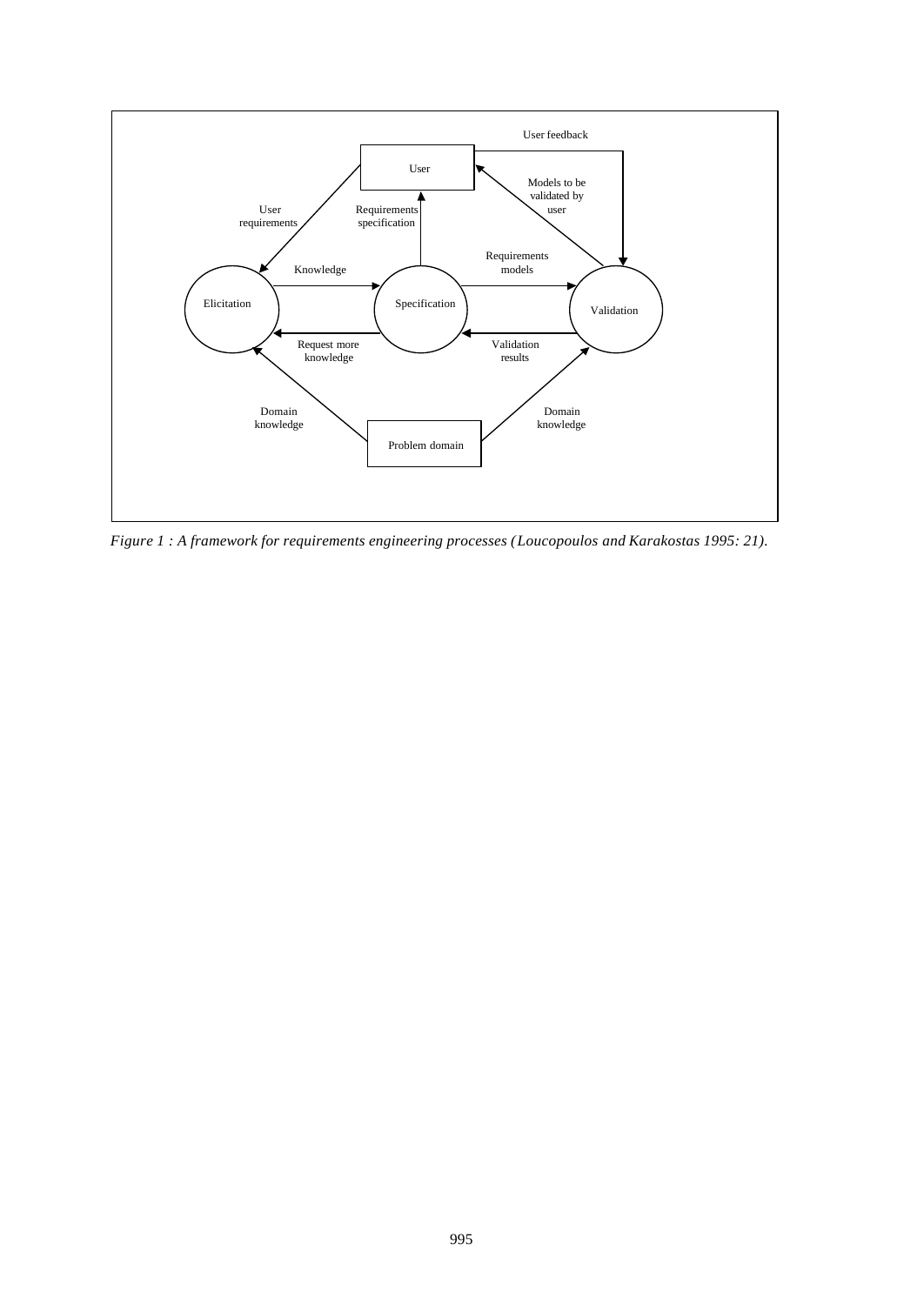The three major processes used during Requirements Engineering, elicitation, specification and validation, it is suggested, follow the iterative pattern typically described above. As part of managing this process, software developers are purported to follow each phase and subscribe to the utilisation of standardised methods such as DOD-STD-2167A  $(1988)^1$ , IEEE-Std. '830'<sup>2</sup>, or NCC  $(1987)^3$ .

The management of the RE process is most often explained as a structural, logical model (Kotonya and Summerville 1998; Loucopoulos and Karakostas 1995). These models specify a process that is sequential, ordered and rational. The view is positivist. There is an expectation that one action creates another action. Whilst there is an emerging literature in management which rejects this structured view (Grint 1997) or which proposes a less rigid view of the management process (Checkland 1981), in information systems the models described have emerged from research on 'western' organisations using the traditional models of management science. This paper does not intend to engage in the debate about positivism versus interpretivism, versus post-modernist approaches to the management process. Rather we are concerned to see if these same models have applicability in another culture where meaning and context are constructed from a different set of norms and based in different values and behaviours. In the Thai context, one must expect that because culture is different the process itself is probably different. It is contextualised in an alternative social context.

### **THE ATTRIBUTES OF THAI CULTURE**

There are several models of national culture suggested in the literature (Parson and Shils, 1951; Kluckhohn and Strodtbeck, 1961; Rokeach, 1973; McClelland, 1961; Glenn and Glenn, 1981; and Hofstede, 1991). All models are structural and therefore prescriptive constructs. Hofstede's framework has been widely accepted by many researchers attempting to understand culture differences between nations, especially in management research (Shore and Venkatachalam 1996; Sekaran and Snodgrass, 1986; Kedia and Bhagat, 1988; Kogut and Singh, 1988; Tricker, 1988; Rodriguez, 1991; Ueno and Sekaran, 1992; Morris *et al.*,1994; and Shane, 1994). The popularity of the Hofstede model comes from its large sample and use of empirical data to demonstrate cultural difference. However, the model also has been widely criticised for using a single organisation (IBM) and for suggesting that the four dimensions identified by Hofstede are not sufficient enough to frame all aspects of culture differences (Thanasankit,1999; Shore and Venkatachalam 1996). Rather than accept structured concepts in the typology created by Hofstede, we propose to discuss those values and cultural practices which frame other behaviour of systems analysts as they respond to clients in the Requirements Engineering process.

Hofstede (1991: 27-28) argues that Thai culture is one with high power distance where there is considerable dependence on subordination to bosses and where "subordinates respond by either *preferring* such dependence (in the form of an autocratic or paternalistic boss), or rejecting it entirely, which is psychology is known as *counterdependence*: that is dependence, but with a negative sign…the emotional distance between subordinates and their bosses is large; subordinates are unlikely to approach and contradict their bosses directly". High power distance creates tall organisational structures for most Thai organisations. The power-oriented

l

 $1$  The U.S. Department of Defense standard for mission critical software developemnt and its associated DIDs (Data Item Description) (Davis 1993: 367).

<sup>&</sup>lt;sup>2</sup> Institute of Electrical and Electronics Engineers Standard.

<sup>3</sup> National Computing Centre Standard in the UK.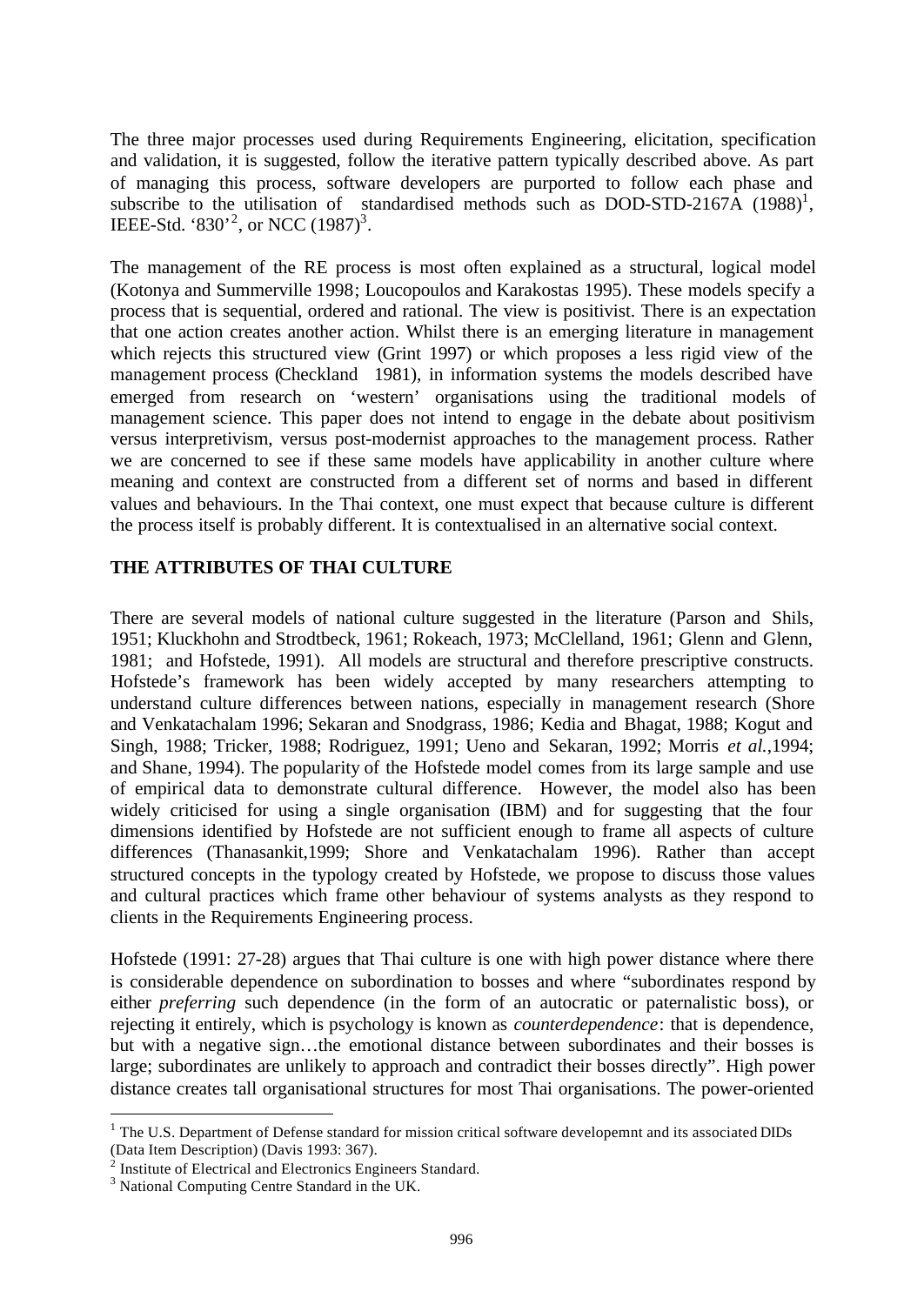culture in Thailand usually tends to respect the leader as the father figure of the organisation. Rohitratana (1998: 190) suggested that "due to paternalism and dependence, the concept of a 'flat structure' in an organisation, which entails speedy decisions cannot effectively take place. The reason is that only those at the top can possibly make decisions; that is their obligation, to operate as 'fathers'". Thais perceive the role of 'leader' as a controller rather than a colleague. This may be called *'superior-inferior'* concept, which is dominant in Thailand.

Therefore, without superiors directions and guidance, effectiveness may be reduced within the organisations. McKenna (1995 in Rohitratana 1998: 190) suggest that superiors role "are almost like those in family. There is respect and obligation. This is how things get done". In Thai society, a person's power normally comes with his/her title, rank and status in the organisation or in the society (Komin 1990). The social construction of power has historical roots where privilege and status are gained from position and title. In the workplace this social construction is translated to parallel the broader construction.

In Thailand society constructs its reality as group or social interests rather than individual interests. Hofstede argues that collective societies usually support structures where people are born and live in extended families. Relationships between subordinates and superiors are perceived in moral terms, like family links. Decision-making, management and promotions are based on group performance (Hofstede 1991; Trompenaars 1993). Trust and relationship with others are the basis of the Thai culture. Relationship-oriented behaviour happens more commonly than work-oriented behaviour in Thai society and its organisations (Sorod 1991). Jirachiefpattana (1996: 105) suggests that "personal and family connections play an integral part in operations of Thai business. Views and opinions have a greater impact on business management when expressed by members of family or in-group members".

Thais base their relationships upon trust and emotion. Conflict between individuals is kept to minimum or is avoided if possible. Thais prefer to have stable social relationships and maintain surface harmony (Rohitratana 1998). The characteristics of *surface harmony* are that a person is prefer to be smooth, kind, pleasant, conflict-free, non-assertive, polite and humble (Rohitratana 1998). Thais usually believe that "being nice helps people like you and builds the kind of long term obligation to provide service which just does not follow from blasting an unseen ear over the telephone" (Cooper 1991: 40).

Thais seek certainty in their relationships. Uncertainty is not just for individuals. Rather, it can be shared within the community or society. Thai decision-making is commonly not a team approach like in western countries. From a recent survey in Thailand, subordinates in Thai organisations accept that their superiors make decision in an "authoritarian" way (Holmes and Tangtongtavy 1995). The authoritarian management style used in Thai organisations is not dictatorial. Rather, this management style allows managers to make decision for what he/she thinks is correct (Holmes and Tangtongtavy 1995). It is his/her job to decide and guide subordinates. Therefore, decision-making in Thailand usually confined to high level management. Thai culture does not encourage subordinates to dare, to make mistakes, or to take initiative.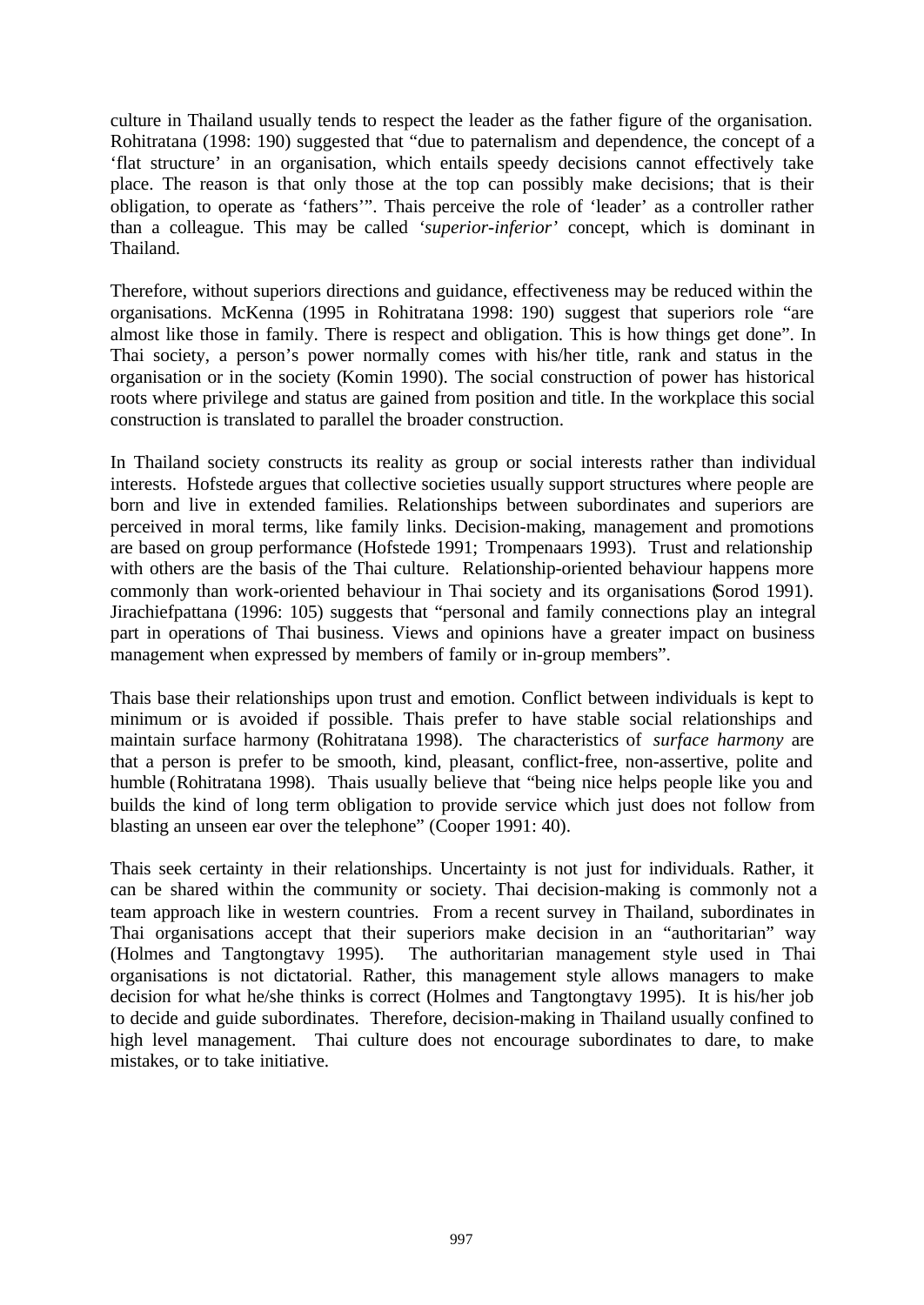#### **RESEARCH METHODOLOGY**

The data for this paper was collected over a 3 month period in Thailand. System Analysts were interviewed in their workplaces about the nature of the Requirements Engineering process. The interviews used an open ended set of questions which addressed issues which the authors had derived from two sets of literature – the Requirements Engineering literature from Information Systems and Software Engineering, and from the literature about Thai Culture. An informal, semi-structured, interview technique was used following the techniques developed and used by Kitwood (1980) and Wilson and Arnold (1986). As in these two studies, the informal style of the interviews suited the participants, and allowed them to express their views in a non-threatening environment. Fetterman (1989:.48) noted that: "formal or structured interviews have an explicit agenda, while informal interviews have a specific but implicit research agenda ... and informal interviews can be used to discover the categories of meaning in a culture and ... are useful in discovering what people think and how one person's perceptions compare with another's". Non-directive questioning (Spradley 1979), which is open-ended and acts as a stimulant for the subject's thoughts, was often used to make the subject feel at ease so that he/she would be able to give considered views and opinions rather than just giving yes or no answers.

This study reports an ethnographic study of eight systems analysts in Thai Software Houses. Ethnographic research takes the researcher close to the 'reality' of people's lives [6]. It allows the researcher to develop theory from observation and practice [14], and to test theory [3]. Ethnography, as both the stimulant and evaluant of theory, requires contextualisation. Essentially this means that through participant-observation data, the researcher is attempting to generate data from the perspective of the individuals being studied [53]. The ethnographic research done for this paper reflects the constructions and observations of many people involved in the Requirements Engineering process, including ourselves.

To counteract these perceived deficiencies, Willis (1977) [54], Maseman (1982) [27], Thomas (1983) [47] and Angus (1986) [1] argue for a critical ethnography that seeks to describe how the actors in social groups or settings create meanings that generate practice. To Thomas (1983: 485) [47], critical ethnography 'suggests a sensitivity to the issue of the subject-object split or dialectic analysis'. Critical ethnography examines social structures and social interaction as being in a state of 'becoming' and not in a state of 'what is', which traditional ethnography had searched for [1, 2]. For Maseman (1982: 9) [27] "the critical approach is distinguished from interpretivist approaches primarily by their connection to theoretical perspectives which are linked to a general theory of society and a concept of social structure which exists beyond the actors' perception of it". Angus (1988: 74 - 75) [2] summarises the nature of a critical approach to ethnography, stating that "a critical ethnography, as opposed to conventional ethnography, insists upon an on-going awareness of the fundamental human agency of social action while simultaneously remaining aware that the subjective consciousness of individuals may conceal underlying structural relationships which are capable of distorting and limiting, or of enhancing and enabling, negotiated systems of meaning".

Critical ethnography, then, challenges the motives behind what is apparent. The political motivation to change or reproduce society will not always be reflected in the rhetoric of requirements statements. Rather the motivation is often hidden, complex or obscure. It is often understood only within the context of cultural practice and ritual. To find out what will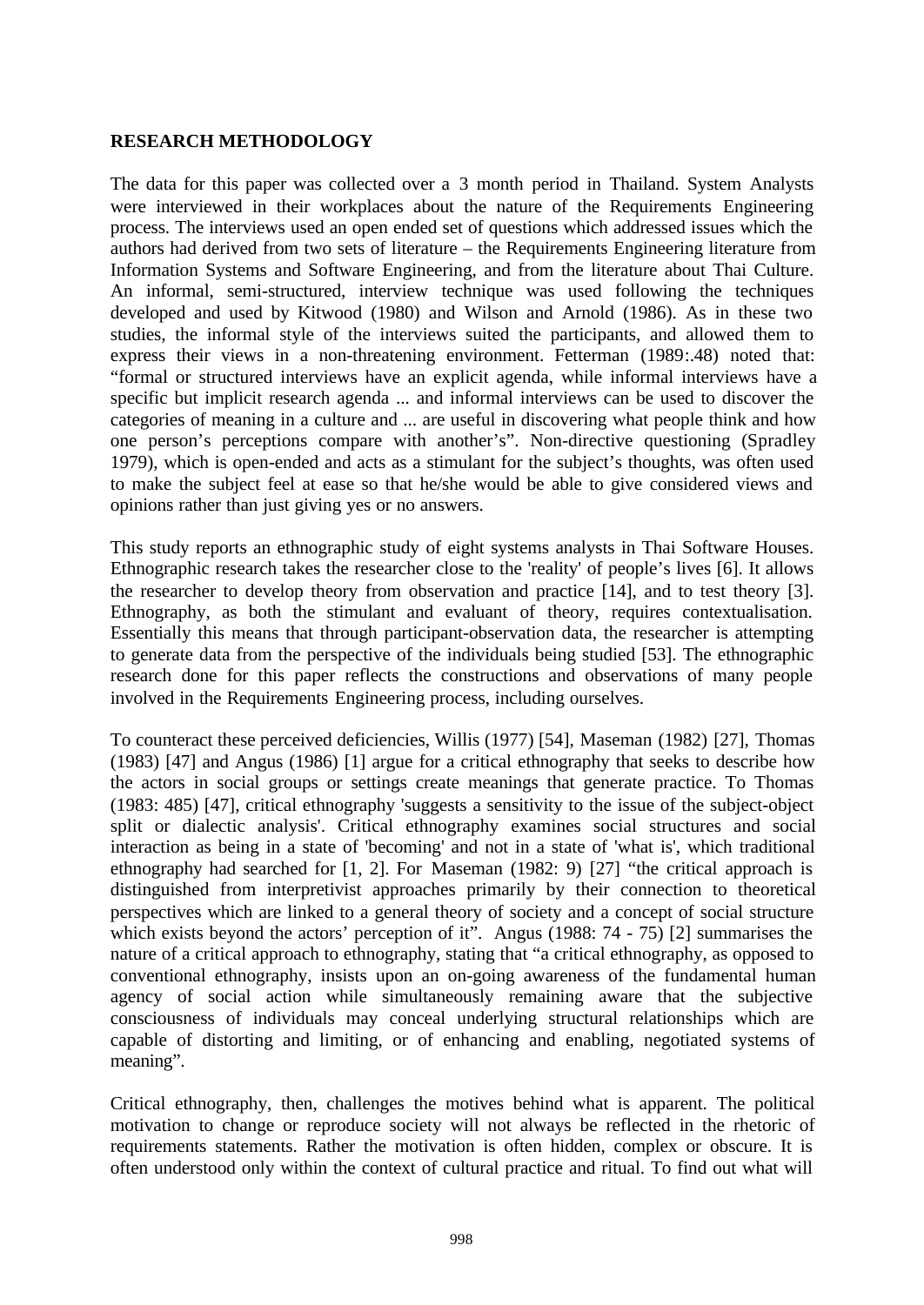and will not work in Requirements Engineering there is a need to examine the subjective feelings and motivation of those involved. There is also a need to find the 'hidden' and subjective components of human social action as they engage, construct and reconstruct requirements throughout the Requirements Engineering process. However, in research of this kind the researcher must also attempt to uncover some of the limitations related to his/her own perceptions and experience and culture. As Meek (1987, p. 196) [31] states "fieldwork filters and translates what is observed according to his/her own values, biography and intellectual training and temperament".

Eight Thai systems analysts were interviewed in Bangkok during 1998 and 1999 (Table 2. shows the 8 Thai systems analysts background). The interviewees were selected based on their responsibilities in gathering requirements from clients, who engaged in interviewing users, and who were observing users' activities, and gathering documents to construct requirements specification for development of information systems. The principal methods for collecting data were by in-depth interviews with Thai system analysts. The questions were open-ended and system analysts had freedom to describe their experiences and problems beyond the questions' boundaries. The interviews sought an understanding of what the systems analysts did when undertaking Requirements Engineering and sought explanations for those actions. The interviews were very lengthy as the researcher continually asked the systems analysts why they behaved in certain ways and why they took certain actions. The researcher also engaged each interviewee about the nature of their work and sought to gain an understanding of how they dealt with the organisations and the people they were working with and for. The interviews were thus not structured. Rather, the interviews reflected a methodology which sought real meaning and explanation from the interviewees. There was no attempt by the researcher to suggest how and why culture may or may not have impacted on the Requirements Engineering process. Rather, the researcher was seeking to uncover explanations from the interviewees using their own words about what was driving what they did.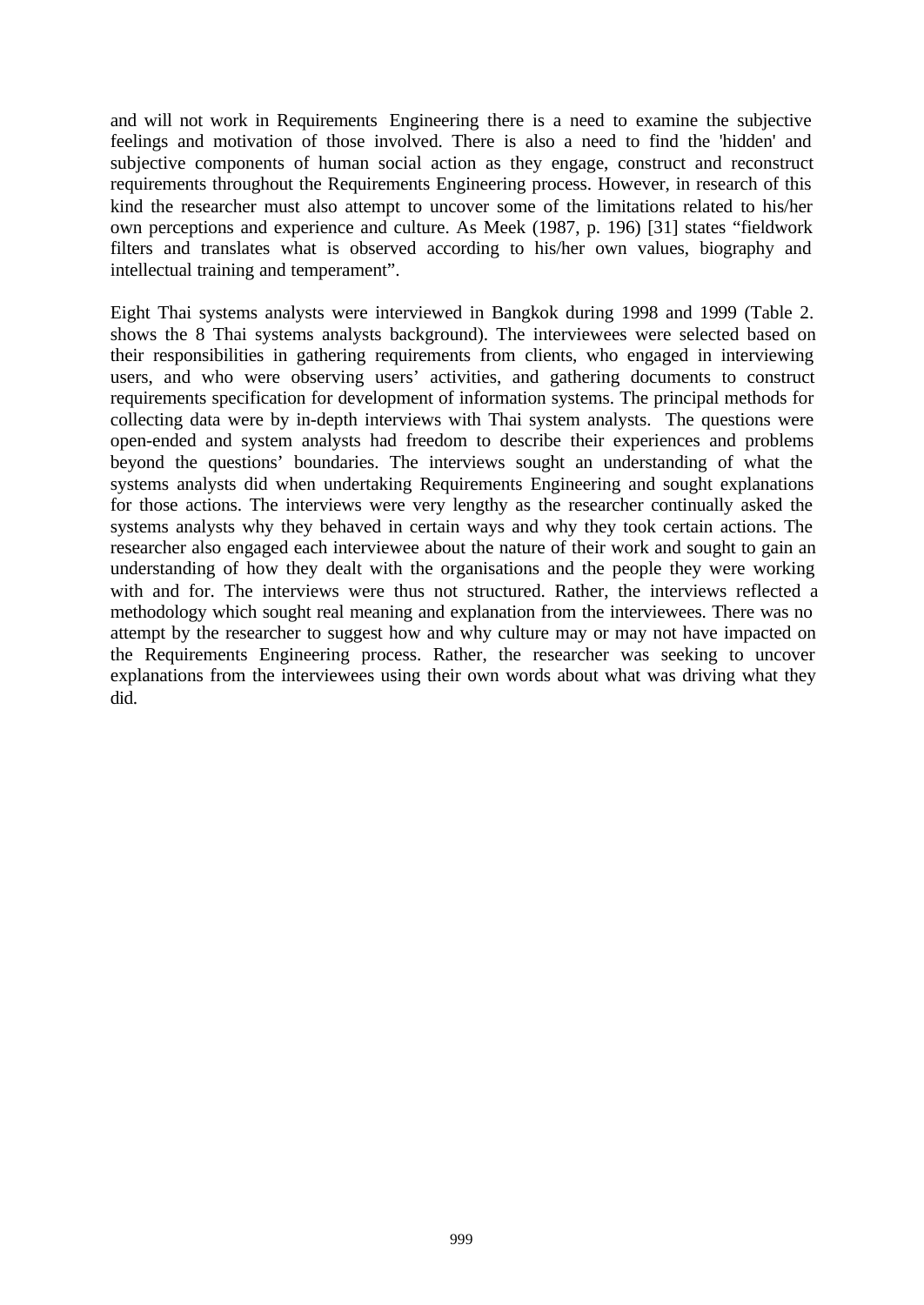| <b>SA</b>       | <b>Education</b>                                                                                     | Type of project                                                                    | <b>Type of clients</b>                                              | <b>Experiences</b><br>in IS |
|-----------------|------------------------------------------------------------------------------------------------------|------------------------------------------------------------------------------------|---------------------------------------------------------------------|-----------------------------|
| SA <sub>1</sub> | <b>Bachelor of Computer</b><br>Science (Thailand)                                                    | Large and medium<br>$\bullet$<br>IS development<br>and<br>implementation           | Private<br>$\bullet$<br>clients<br>Government<br>$\bullet$          | 2 years<br>$\bullet$        |
| SA <sub>2</sub> | <b>Bachelor of Economics</b><br>(Thailand) and Master of<br><b>Information Systems</b><br>(USA)      | Large and<br>$\bullet$<br>complex IS<br>development and<br>implementation          | Mainly<br>$\bullet$<br>government                                   | 15 years<br>$\bullet$       |
| SA <sub>3</sub> | <b>Bachelor of Science</b><br>(Statistic) (Thailand)                                                 | Large and medium<br>$\bullet$<br>IS development<br>and<br>implementation           | Mainly<br>$\bullet$<br>government                                   | 5 years<br>$\bullet$        |
| SA <sub>4</sub> | <b>Bachelor of Accounting</b><br>(Thailand) and Masters of<br>Computer Science (USA)                 | Large Re-<br>$\bullet$<br>engineering and IS<br>development and<br>implementation. | Private<br>$\bullet$<br>clients<br>Government<br>$\bullet$          | 13 years<br>$\bullet$       |
| SA <sub>5</sub> | <b>Bachelor</b> of Information<br>Technology (Thailand)                                              | Large and medium<br>$\bullet$<br>IS development<br>and<br>implementation           | Private<br>$\bullet$<br>clients<br>Government                       | 5 years<br>$\bullet$        |
| SA <sub>6</sub> | <b>Bachelor of Business</b><br>Computing (Thailand)                                                  | Large and medium<br>$\bullet$<br>IS development<br>and<br>implementation           | Government<br>$\bullet$<br>Educational<br>$\bullet$<br>institutions | 4 years<br>$\bullet$        |
| SA <sub>7</sub> | <b>Bachelor</b> of Medical<br>Science (Thailand) and<br>Master of Information<br>Systems (Thailand)  | Large and<br>$\bullet$<br>complex IS<br>development and<br>implementation          | Private<br>$\bullet$<br>clients<br>Government<br>$\bullet$          | 5 years<br>$\bullet$        |
| SA <sub>8</sub> | <b>Bachelor of Computing</b><br>(Thailand) and Master of<br><b>Information Systems</b><br>(Thailand) | Large and medium<br>$\bullet$<br>IS development<br>and<br>implementation           | Private<br>$\bullet$<br>clients<br>Government                       | 10 years<br>$\bullet$       |

*Table 1: The 8 Thais systems analysts background.*

Each interview was set after a request was made to system analyst's superior for permission. Each interview was recorded on tape in Thai, transcribed into Thai and then translated into English. The translation did not correspond word by word. However, the researcher had to understand Thai language perfectly to be able to pass meaning from Thai language into English language without missing any important details. Reporting the details of each case in Thai would be more accurate. However, where meaning is necessary, appropriate English words have been used.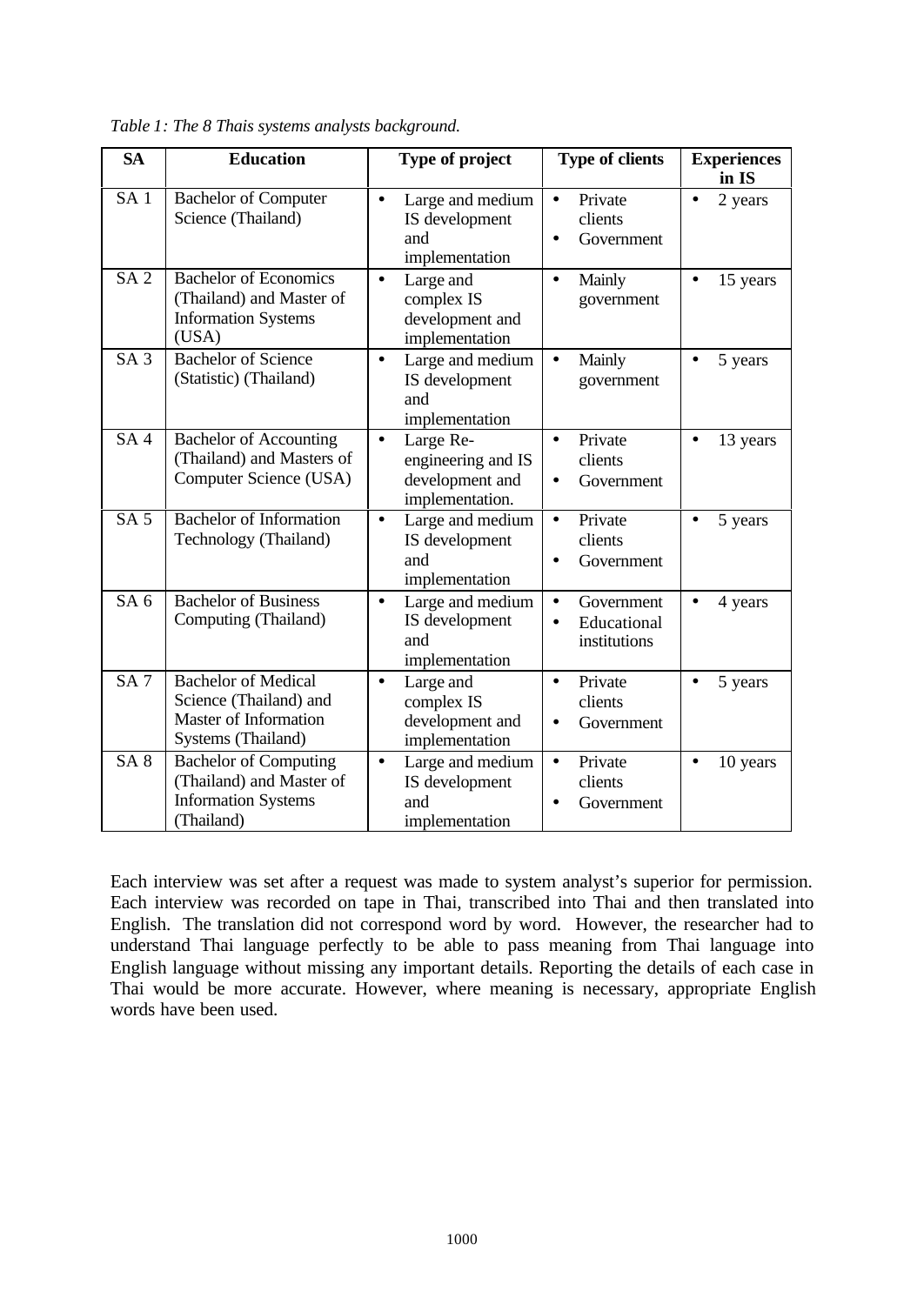### **A THAI CASE STUDY – TS GROUP**

The TS Group is a large and well known software house in Thailand. It comprises seven organisations which constitute the TS Group. The organisation services include: geographic information systems, customised software development, hardware provision, telecommunication systems, and information systems consulting. The information systems development section is situated within both the Design and Implementation Division and Application Support Division. Systems analysts are divided into two groups. One group works in the Design and Implementation Division and focuses on all aspects of the development of information systems. These systems analysts have few programming skills. The other group of systems analysts. in the Application Support Division, also look after the whole process of information systems development. However, this group has more programming skills and they sometimes are requested to help other groups during coding.

#### **The Requirements Engineering Process**

The following story represent the systems development process described as the norm by TS systems developers. It is necessarily generalised but represent what each of the systems analysts thought should be, and hopefully was, the process they followed. The TS Group has a Sales Department for projects acquisition. Systems analysts in the TS Group are not involved during the project acquisition process. The Terms of Requirements (TOR) for a project are passed from the Sales Department to a Section Manager. The Section Manager divides the project into functions and then assigns some functions to each systems analyst. The Section Manger provides each team with a TOR for system analysts to study and initiates the process of development of the information system for the client. System analysts must use the TOR to identify the scope and requirements from their clients. They need to understand the requirements in the TOR and find out the possibilities in constructing the information system to meet his client's needs. Mostly, the TOR contains requirements that could not be constructed either because of current technology or lack of skills within the organisation to construct such features. The system analysts had then to explain to their clients what could be done and what could not be done in the TOR. After agreements were reached about the scope and features of the information systems, the system analysts started to elicit requirements from different level of users within the client's organisation.

The requirements engineering processes within the TS Group started after systems analysts received the TOR. Systems analysts needed to study the TOR to understand the scope and functions, which required by their clients. Systems analysts preferred their clients to set up a committee for them to work with. The role of a committee was to provide systems analysts with access to users for eliciting requirements, with documents to identify inputs and outputs of the system, and with approval to progress on each step of the SDLC.

Elicitation was usually performed using group meeting and one to one interviews. The first meeting was to gather the overall picture of the systems from the top management. This was achieved by interviewing the Director of the organisation. It was important to gain understanding about the vision and objectives for the system to achieve. This meeting was very important for systems analysts as this would be the only opportunity for them to meet with the Director. Invariably this would also be the only meeting for the Director to be involved with the development of the information system. The second meeting was to meet with the committee. The committee consisted of stakeholders in middle management level.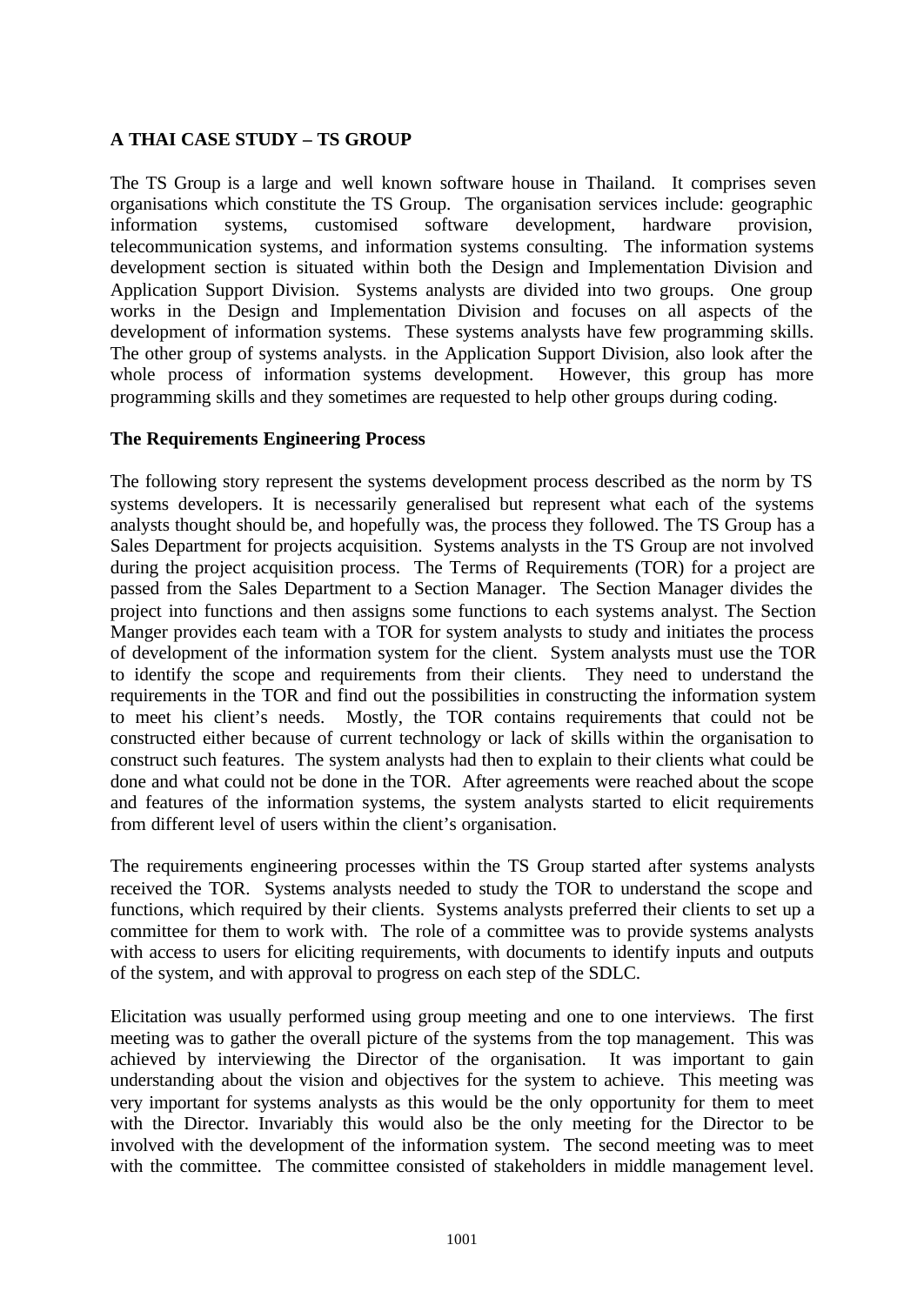This meeting also had at least one manager who was deferred to as having the highest rank in the organisation. The second meeting was held to understand the requirements from the committee for development of the system. This meeting was also used by the systems analysts to establish familiarity with the committee members. After this second meeting the systems analysts began to request access with system users to elicit requirements and understand the problems of any current systems.

After eliciting requirements, systems analysts designed the interface of the new systems. They started designing the input and output screens of the new systems to present back to their clients. The screens and reports of the prototypes were used to elicit more requirements. This group of systems analysts believed that by using prototypes, their clients gained more understanding of the systems and they provided systems analysts with more requirements. It was a relatively good practice for them to show their clients the prototypes. This was so because the systems analysts suggested that because some of their clients had never had experience with computerised information systems before. Therefore, this would help them to understand the computerised information systems and then hopefully lead to provide systems analysts with correct requirements.

After all of the input screens, output screens, and reports were approved by clients, system analysts then sent the screens and reports to their programmer/analysts counterparts to construct requirements specification and encode the new information systems. The specification contained the flow of information of the new systems using DFDs. However, using the specification as the only document to construct the system was not the reality. The system analysts suggested that there were a lot of communication between them, the programmer analysts, and the programmers using other information not necessarily stated in any documents. The only documents used for requirements specification were the reports written after the meetings. Systems analysts at the TS Group did not employ any guidelines for constructing the requirements specification. They only constructed requirements specification if their clients asked them too. They used previous requirements specification as their template to write up their requirements specification.

Developed prototypes were then sent back to their clients for approval. Systems analysts required their clients to use the improved prototypes for at least a month to gain familiarity with the system. During the testing period, their clients wrote down their list of requirements to improve the prototypes. This approach was believed to assist system analyst at TS Group to achieve their goals for developing information systems to better meet their client requirements.

One TS Group systems analysts concentrated with the new information systems requirements specification. The other group concentrated on software and hardware needed for the new information system. Some systems analysts argued that they could not construct the requirements specification because they needed to finish the system first. This was necessary before they could understand the limitation of the system and thus its specification. One of the TS Group Directors suggested that requirements specification was important. He tried to force his subordinates to construct requirements specifications while they developed the information systems. However, at the same time, he did not mind if his subordinates did not put all of the necessary details required in the requirements specification. The management of the Requirements Engineering process was not ordered<sup>i</sup> nor rational. The process was cyclical, but not iterative <sup>ii</sup>. It was not ordered and clearly structured. Rather the process depended on the whims of the Manager, the differential development process in separate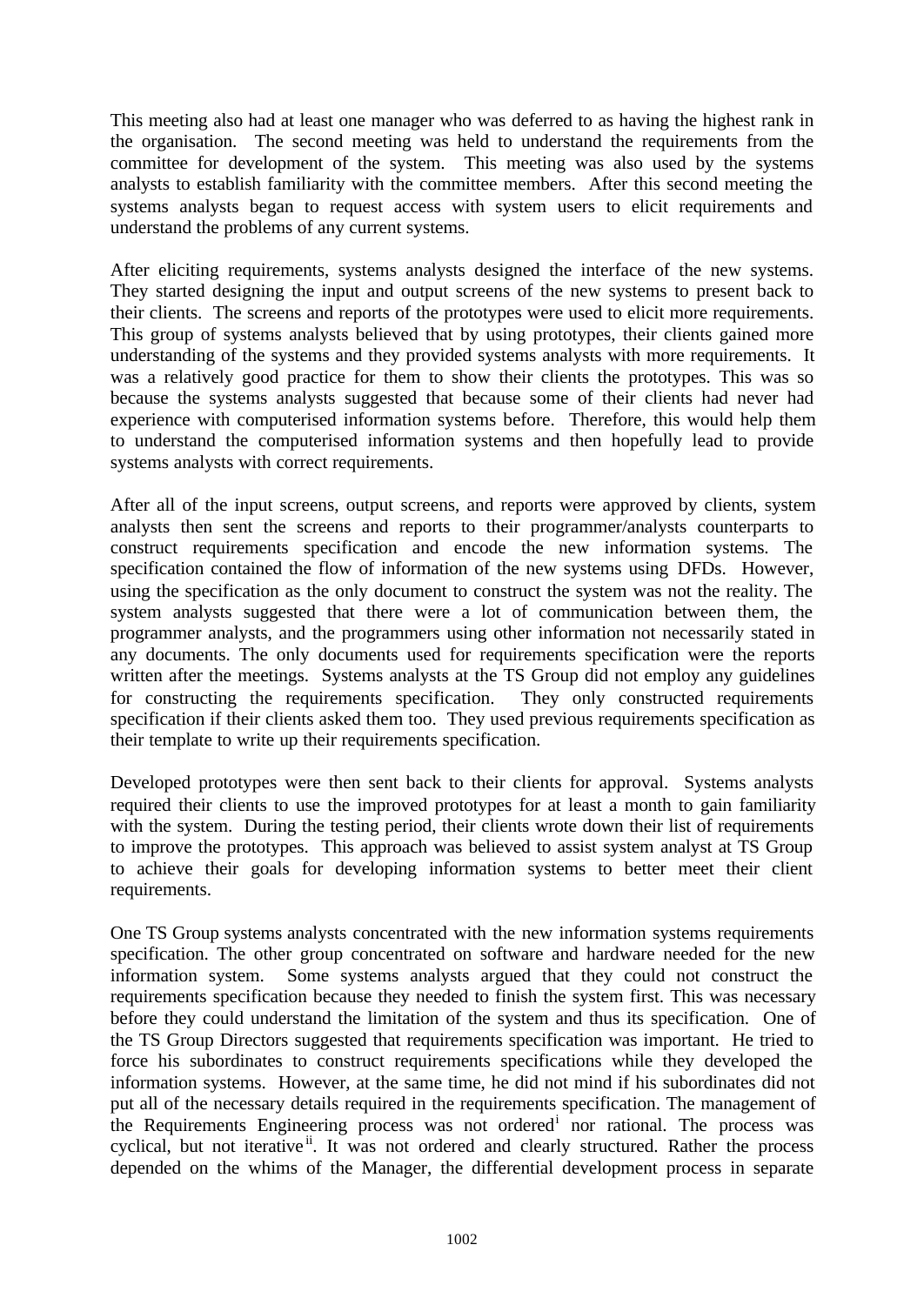sections of the organization and according to the systems analysts interpretation of requirements gathered in the Requirements Engineering process.



*Figure 2: TS Group requirements engineering processes.*

In the following discussion, the responses of the systems analysts are used to highlight the issues which affected the management of the Requirements Engineering process. The issues identified highlight that the process is neither rational nor ordered and influenced by the social context in which it is constructed to such an extent that previous models of the Requirements Engineering process reflective of studies in 'western' cultures have to be significantly reviewed in a non-western context.

#### **Problems encountered by systems analysts at TS Group**

Many problems were encountered by systems analysts during the requirements engineering processes at the TS Group. The problems came from both technical and social areas. These problems impacted on the management process and created the sense of disorder, and nonrationality already referred to.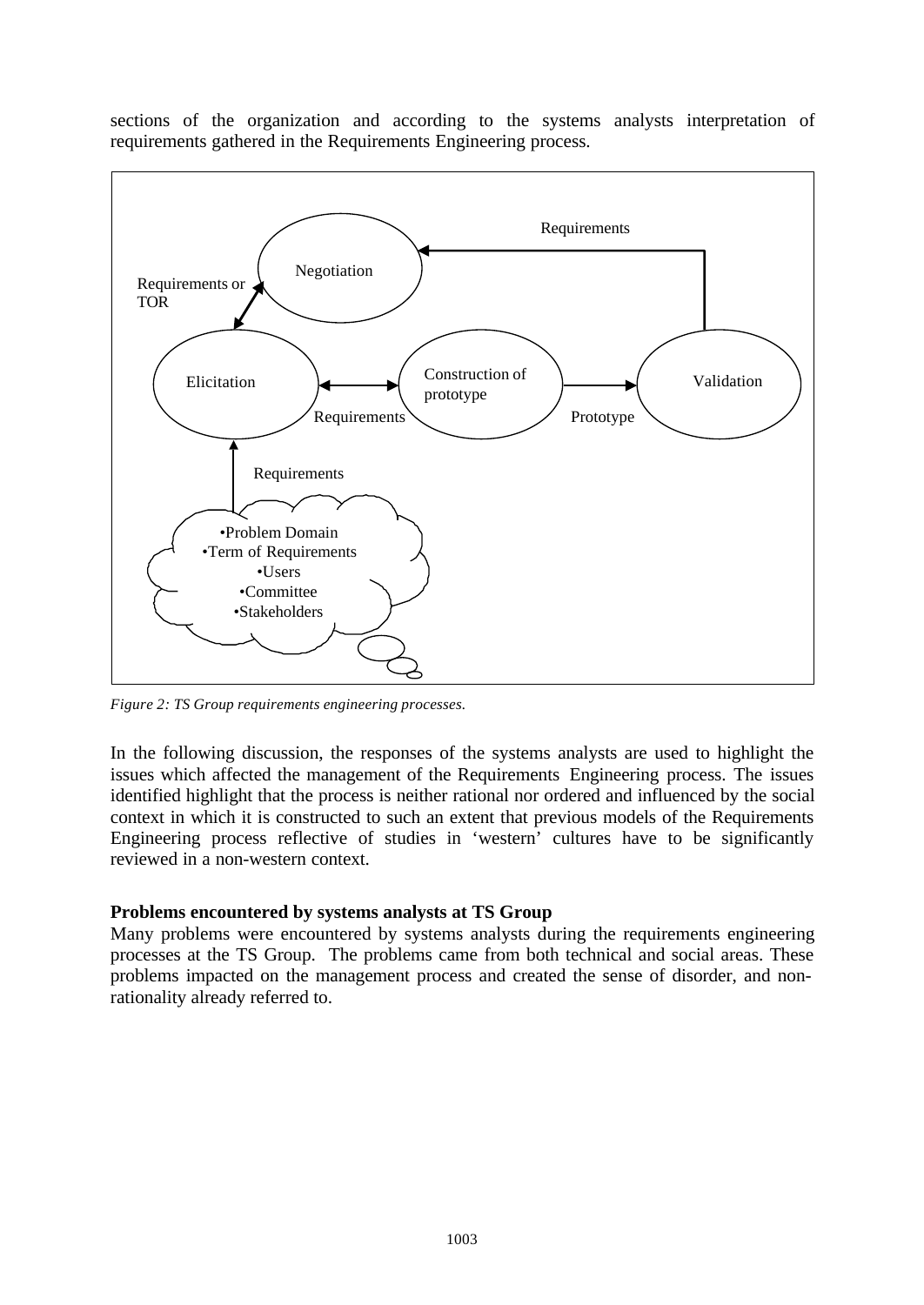#### • **Lack of methodology employed at TS Group**

The TS Group did not have a particular methodology for development of information systems for its staff to follow. The organisation provided its staff with training and explained the responsibilities of a systems analyst. This training only covered a very simple life cycle of systems development. The training also focused on requirements. However, it did not prescribe any methods for eliciting requirements. The training documents only stated that gathering requirements was important and that systems analysts needed to gather "all of the requirements."

|        | Interviewer: When you went out to elicit requirements, did your organisation<br>employ rules or guidelines for gathering requirements from<br>clients? |
|--------|--------------------------------------------------------------------------------------------------------------------------------------------------------|
| $SA$ : | Not really. We have a guide, it was more likely to be a training<br>course for what systems analysts responsibilities are. It was                      |
|        | more likely to be a development cycle guide to tell us where<br>should I start and try to follow the development cycle.                                |

The techniques/tools employed by systems analysts at TS Group were inherited from senior systems analysts. These techniques were those they already used to work with or which they were currently using. The techniques employed for elicitation were meetings, one to one interviews, personal observation, and questionnaires. The process used in each elicitation technique/tool were passed down by the senior systems analysts and systems development manager.

The requirements specification standards employed by the TS Group came from previous projects. It was reported in the interviews that often systems analysts did not employ any standards at all. Systems analysts used them as guidelines to construct requirements specification. Construction of requirements specification was needed only when their clients requested.

TS Group systems analysts employed prototyping only for validation. This technique/tool was passed on through systems development management at the TS Group. However, the Systems Analysts believed that by using prototyping, they could gather more requirements from their clients to improve the systems to meet their client's requirements. One systems analyst reported:

*SA : I talk with my clients many times. The first couple of meetings, my clients add a lot of requirements. However, in the later meetings the requirements from the users become less. Until the users actually see the systems or the prototypes, which operate close to the real systems. Then they have better vision about the systems and the requirements then emerge. However, we do not add all the new requirements immediately to the systems. Only after the users use the systems for about one month. Then they collect all the requests and add more to the systems for what they want, to get more from the systems. Like we let them collect all the requirements and get back to us after they actually use the systems. This then is the point from where we can improve the system to meet 100% requirements from the*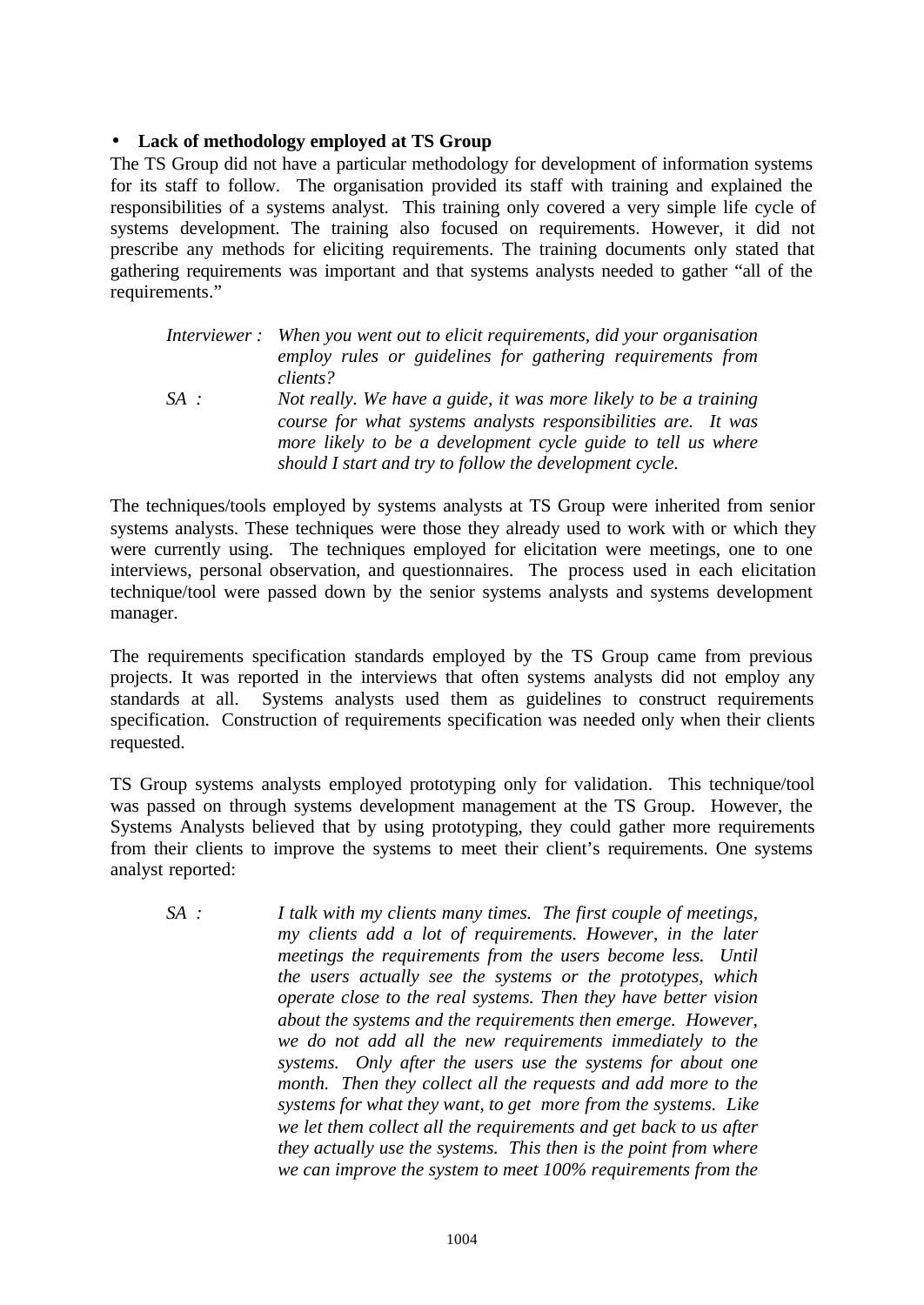*users.*

*…*

*Interviewer : They have more requests for you?*

*SA : Yes they have. They have problems, like changing and improving the systems many times until they are satisfied.*

In essence there was a difference between TS management and the systems analysts about the worth of iterating requirements gathering. Management wanted that process to be limited. The systems analysts wanted it to be as frequently as necessary. Perhaps this difference reflects separate views of the senior systems analysts from their younger subordinates. Inevitably conflict emerged. However in the Thai context, it is the superior who holds the authority and the subordinates will accept that even if it means their objectives are not met.

#### • **Lack of cooperation when constructing the TOR**

The system analysts started a project by studying the TOR, which was given to them by their manager. The TOR was the agreement to develop information systems to meet the client's requirements. The systems analysts did not have any involvement in constructing the TOR nor did their manager. The TOR was constructed by the Sales Department. The System Analysts stated that after they studied the TOR, some found that there were many functions and requirements stated in the TOR which they could not perform using current software and technology.

| SA:                 | Firstly, I had to study the TOR, which was agreed between the                                                                        |
|---------------------|--------------------------------------------------------------------------------------------------------------------------------------|
|                     | Sales Department and my clients such as agreements,                                                                                  |
|                     | conditions and I had to look at the possibility for developing the                                                                   |
|                     | system to meet my clients requirements.                                                                                              |
| Interviewer: I see. |                                                                                                                                      |
| SA:                 | I had to try to develop the system as closet as possible with the                                                                    |
|                     | TOR. If I could not develop any functions or features then I had<br>to explain to my clients the reasons why I could not develop the |
|                     | system.                                                                                                                              |

Therefore, at the first meeting with their clients they often had to explain to them why they could not perform some functions stated in the TOR. Systems analysts had to talk about the problems openly and directly to their clients. However, most of their clients were repeat clients, having used TS previously. The system analysts stated that it was easier for them to negotiate with their clients about the terms and conditions, rather than the Sales staff. Their clients understood them and usually agreed and listened to them about why they could not perform certain of the requirements in the TOR. The systems analysts suggested that good relationships, built up with their clients, eased the difficulties.

|        | Interviewer: Why happened when you could not follow the TOR? Did you |
|--------|----------------------------------------------------------------------|
|        | speak openly and directly to your clients?                           |
| $SA$ : | Uh! I talked to them directly and openly, because I can talk with    |
|        | my clients much easier. Like we understand each other.               |
|        | Because my clients have been in contact with me for a long           |
|        | time. So there are some problems I can tell our clients directly     |
|        | and openly. However, if the problems are major ones then I           |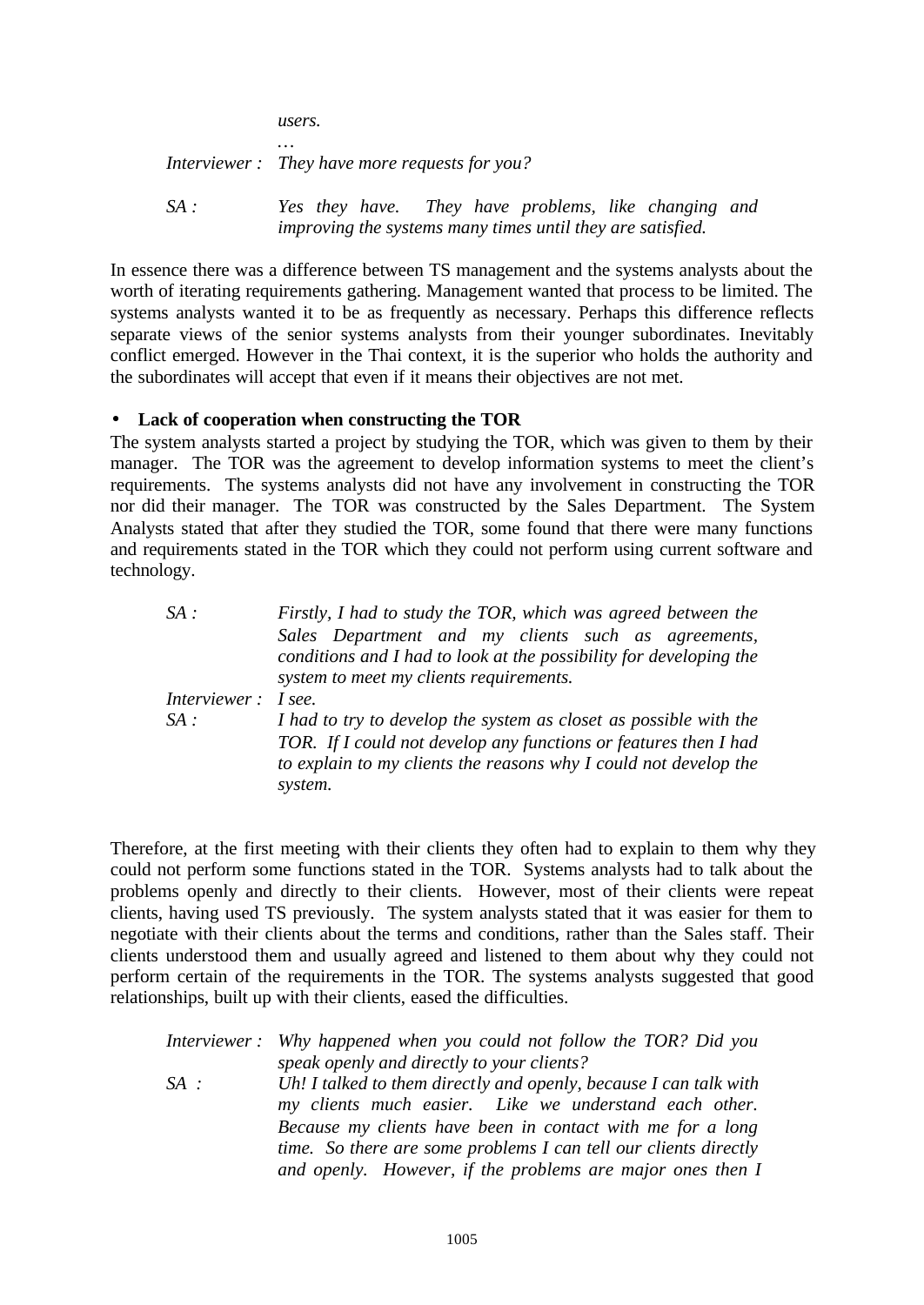#### *have to ask my superior to talk to my clients.*

Thai culture is built on relationships and trust. Therefore the process of dealing with discrepancies between what was desired and what was possible to deliver was able to be dealt with because of the trust that had already been established. However, the management problem still remained and created difficulties for the systems analysts which proved to be a distraction from more efficient systems development.

#### • **Lack of corporation from users**

There was also a problem with lack of cooperation with some of users. One group of users was expected to perform parallel jobs at one time. These users were instructed by their superiors to cooperate with systems analysts by providing them with requirements, documents, and assistance. These users had to both perform their current tasks and also assist in the development of the new systems. These development tasks became a burden to them. The users did not have enough spare time to assist the systems analysts. Therefore, they only provided the systems analysts with requirements and necessary documents only when the systems analysts asked for them. They tended not to provide systems analysts with extra information or detailed requirements. One systems analyst reported:

*SA : There was a major impact here. The impact towards the actual operational users. Just make this easy and straight forward, especially in public sectors, there were impacts on a group of users, who have to perform their daily routine and they have to perform more complex work during the development of the system. They complain a lot just because we put more work for them to do. They already have a lot of work to do. This is a problem that I face all the time.*

To overcome this problem the systems analysts needed to ask the users' superior to intervene, because it was not possible for SAs to try to get cooperation with this group of users.

*Interviewer : How did you solve the problem about lack of cooperation?*

| $SA$ :              | We need to let their Pu Yai (boss) force them. Because we |  |
|---------------------|-----------------------------------------------------------|--|
|                     | cannot fully manage this problem by ourselves.            |  |
| Interviewer: I see. |                                                           |  |
| SA :                | We needed our clients to help us as well                  |  |

Another group of users in organisations were the ones who did not want the current systems to change. While systems analysts asked them questions and tried to gather requirements from them, these users did not provide the systems analysts with all the detail and information needed. They only answered and provided details for systems analysts when they asked them. If the systems analysts missed any important questions, then the users would not provide such details back to them, even though these users knew that the detail and information were important, even vital, for development of the new information system. This evasion resulted from lack of skills with computers, English language and a lack of certainty about the future. In Thai culture uncertainty is dealt with by evasion. Thais would rather only deliver information they were told to and not admit to a lack of knowledge or admit any feelings of uncertainty. Such a lack of cooperation make the Requirements Engineering process difficult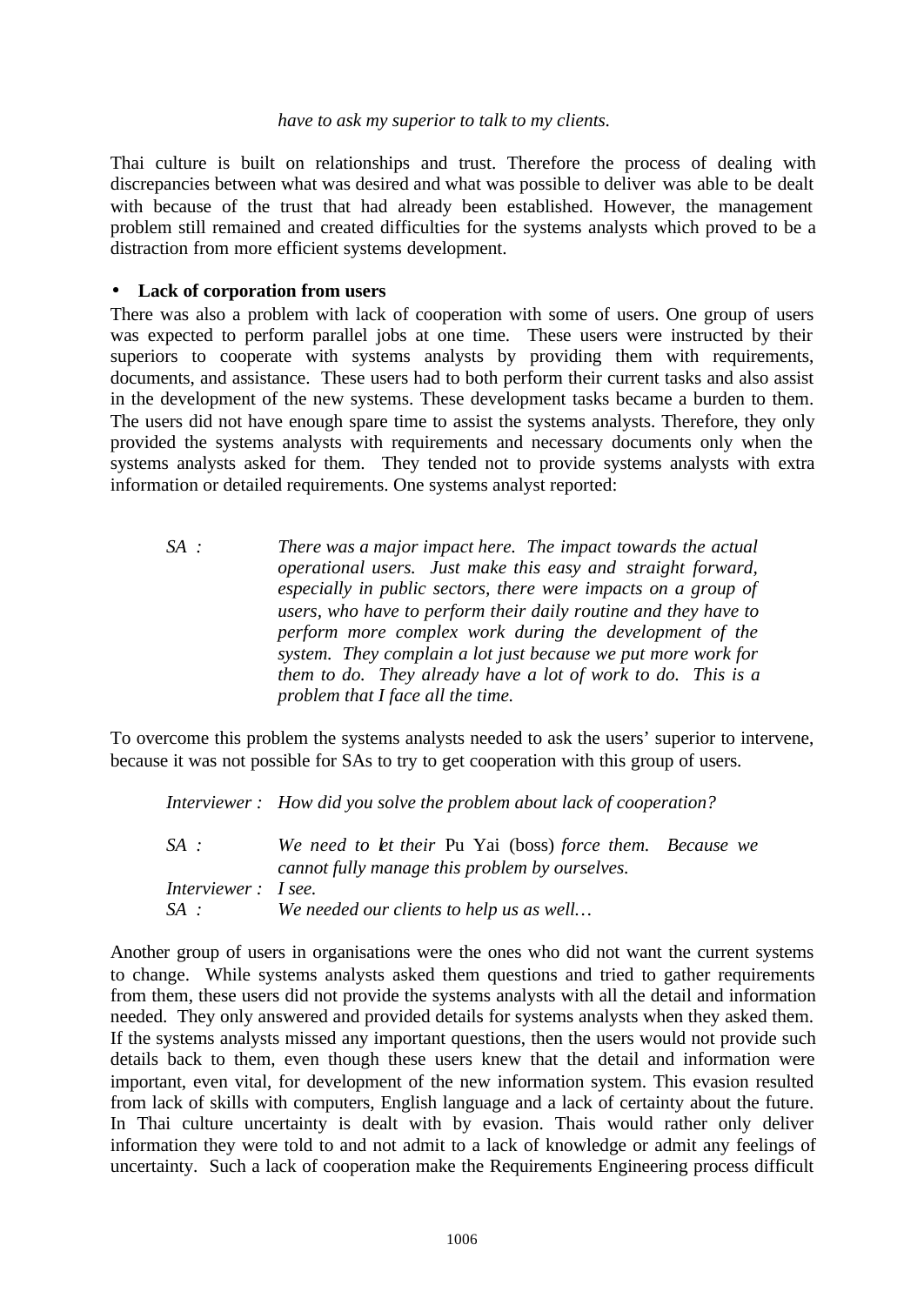and makes the management of that process more complex because the systems analysts are unsure about how to deal with their own managers knowing they most probably do not have all of the required information.

#### • **Uncertainty and fear of failure and responsibility**

During the requirements gathering meetings, systems analysts at the TS Group did not tape the proceedings. They asked their Programmer Analyst to write down the requirements raised during the meetings. They suggested that the reason for not taping the meetings was because sometimes users were afraid about what they said. They felt those statements could be used as evidence if the systems did not come out right. They were also afraid about saying something that their superiors did not want them to say.

| Interviewer:        | When you talk to your clients, did you write down the<br>requirements as well?                                                                                                                                                                                                                                                                                                                                                                                                                              |  |
|---------------------|-------------------------------------------------------------------------------------------------------------------------------------------------------------------------------------------------------------------------------------------------------------------------------------------------------------------------------------------------------------------------------------------------------------------------------------------------------------------------------------------------------------|--|
| SA:                 | I talk to the clients, I let the Programmer Analyst write down<br>because if I talk to the clients and write the requirements at the<br>same time, I don't think it is convenient.                                                                                                                                                                                                                                                                                                                          |  |
| <i>Interviewer:</i> | Do you tape the meetings?                                                                                                                                                                                                                                                                                                                                                                                                                                                                                   |  |
| SA:                 | No, because sometimes the users are afraid. In taping they did<br>not want to provide us with some details. Because they did not<br>know what I was going to do with the tape, something like this.                                                                                                                                                                                                                                                                                                         |  |
| Interviewer:        | Aren't you afraid then because I am taping you.                                                                                                                                                                                                                                                                                                                                                                                                                                                             |  |
| SA:                 | This is a different matter. I don't mind this at all. You know,<br>because the users have their superiors or bosses. When the<br>systems came out with different results, the boss might say why<br>did you say something like that to the systems analyst.<br>Therefore, they are afraid to say. Or the users did not get along<br>with the others or their boss, so they cannot say what they<br>really want to say. They afraid to say it. Sometimes we want<br>real detail but they would not say that. |  |

For the systems analyst the Requirements Engineering process becomes flawed because of this unwillingness to take responsibility. As part of managing this process and dealing with incomplete requirements within the system development process, the systems analysts report back what they have learnt and ensure that they are operating in a climate where everyone knows what is known and what has been disclosed. This uncertainty, accepted by the systems analysts, makes the management of the Requirements Engineering process difficult and possibly incomplete. However, there is an acceptance that this is the norm. The TS Systems Development Manager states that:

*SA : I can tell you right away that for gathering requirements to 100% is not possible. For us at least when we have 90% of the requirements we can use that to build our system. We then send it back to our client for confirmation. At this stage more requirements will emerge.*

The Thai system developer would rather get the system developed than wait for completeness and exactness. It is just as important to complete the product as it is to get all of the required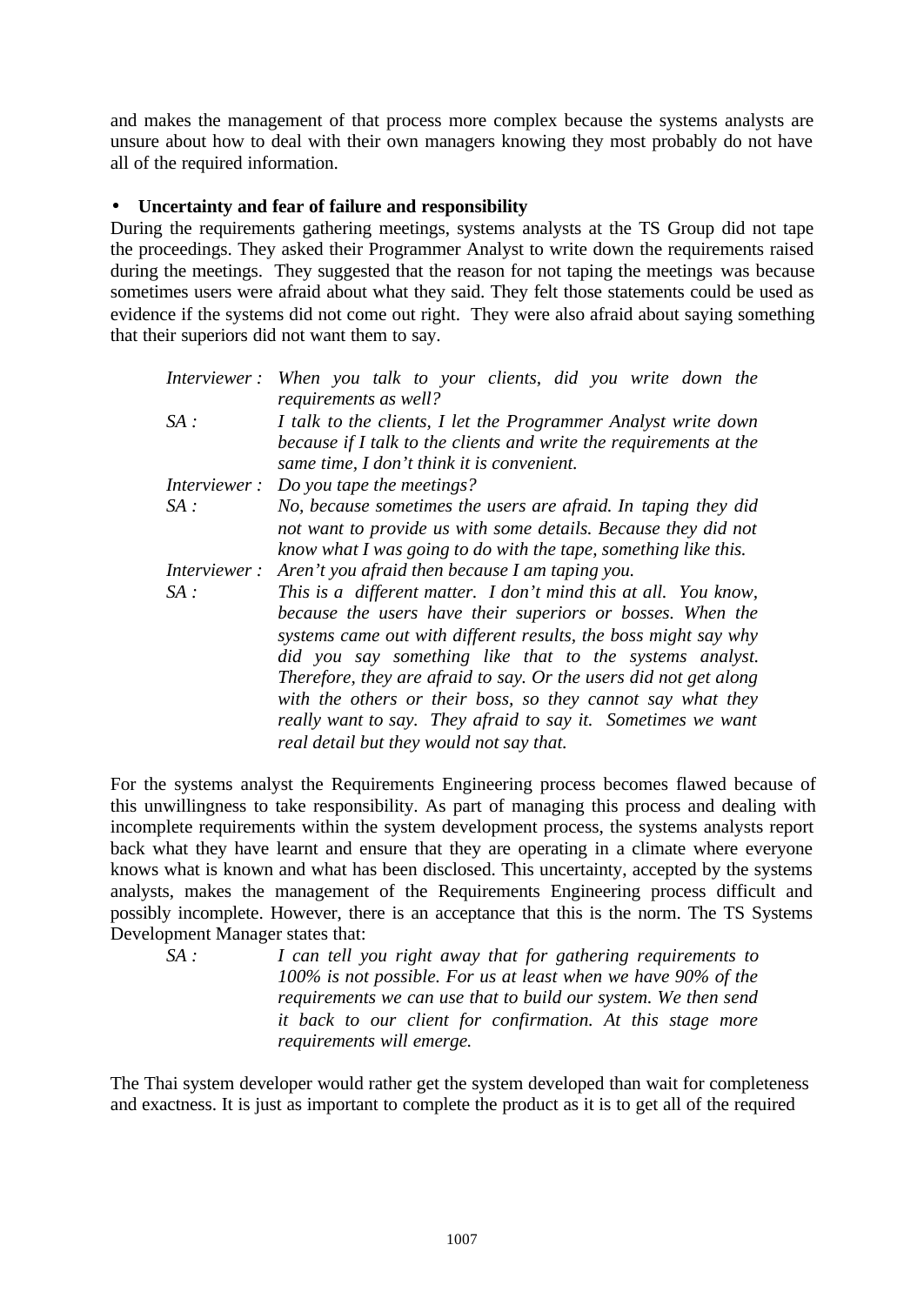information. Thai clients want quick results. They want to see the product<sup>4</sup>. The management process must heed that.

### • **Conflict between users**

Managing the Requirements Engineering process was also made difficult because there were often conflicts between users during meetings. Therefore, the systems analysts preferred to invite another person who was at a higher rank in the client organisation. It was users responsibility to come with conflict free requirements. During resolution of the conflicts, the systems analysts preferred to sit quietly and let the users resolve the issues among themselves. Therefore, to reduce the time to resolve the conflicts and come out with an accepted set of requirements, the highest rank person, who was not necessarily the Project Manager, should be there to make decision.

| SA:                 | for example I experienced this in one of my projects. One<br>user wanted this and another user wanted that and both of the<br>users were at the same level. When I talk with other users and<br>needed the two conflicted users to come to the meetings, it was<br>very difficult. |  |
|---------------------|------------------------------------------------------------------------------------------------------------------------------------------------------------------------------------------------------------------------------------------------------------------------------------|--|
|                     | Interviewer: How did you solve the problem then?                                                                                                                                                                                                                                   |  |
| SA:                 | Yes, I needed a person who higher rank than them to help me to<br>solve the problems.                                                                                                                                                                                              |  |
| <i>Interviewer:</i> | So you talked to one of the users and asked his/her superior to<br>solve the problem then.                                                                                                                                                                                         |  |
|                     | Interviewer: I see, like the head of Accounting Department made the<br>decision and therefore no one else wanted to group                                                                                                                                                          |  |

*decision and therefore no one else wanted to argue. SA : Yes, they have to follow the head.*

In the Thai context, the superior will make decisions and everyone must accept them without question. This paternalistic trait within Thai culture effectively meant that to make the management of the Requirements Engineering process more effective, it was often necessary to include another manager from the client organisation.

## • **Constant change of requirements**

One final implication for the management of the Requirements Engineering process in Thai software houses is the impact of constantly changing requirements. If the changes were not significant then systems analysts often allowed their clients to change, because they needed to build good relationships with their clients. Systems analysts were often faced with difficulties with some major changes, especially from the top management. It was hard for systems analysts to say no to the changes. If the changes effected the timeframe of the projects then systems analysts needed to explain to their clients and ask them for an extension of time and an acceptance of cost overruns. Thais base their relationships upon trust and emotion. Conflict between individuals is kept to minimum or is avoided if possible. Thais prefer to have stable social relationships and maintain surface harmony. They want relationships be smooth, kind, pleasant, conflict-free, non-assertive, polite and humble.

l

 $4$  Pers Comm Khun

<sup>,</sup> Systems Director, Siam University, Thailand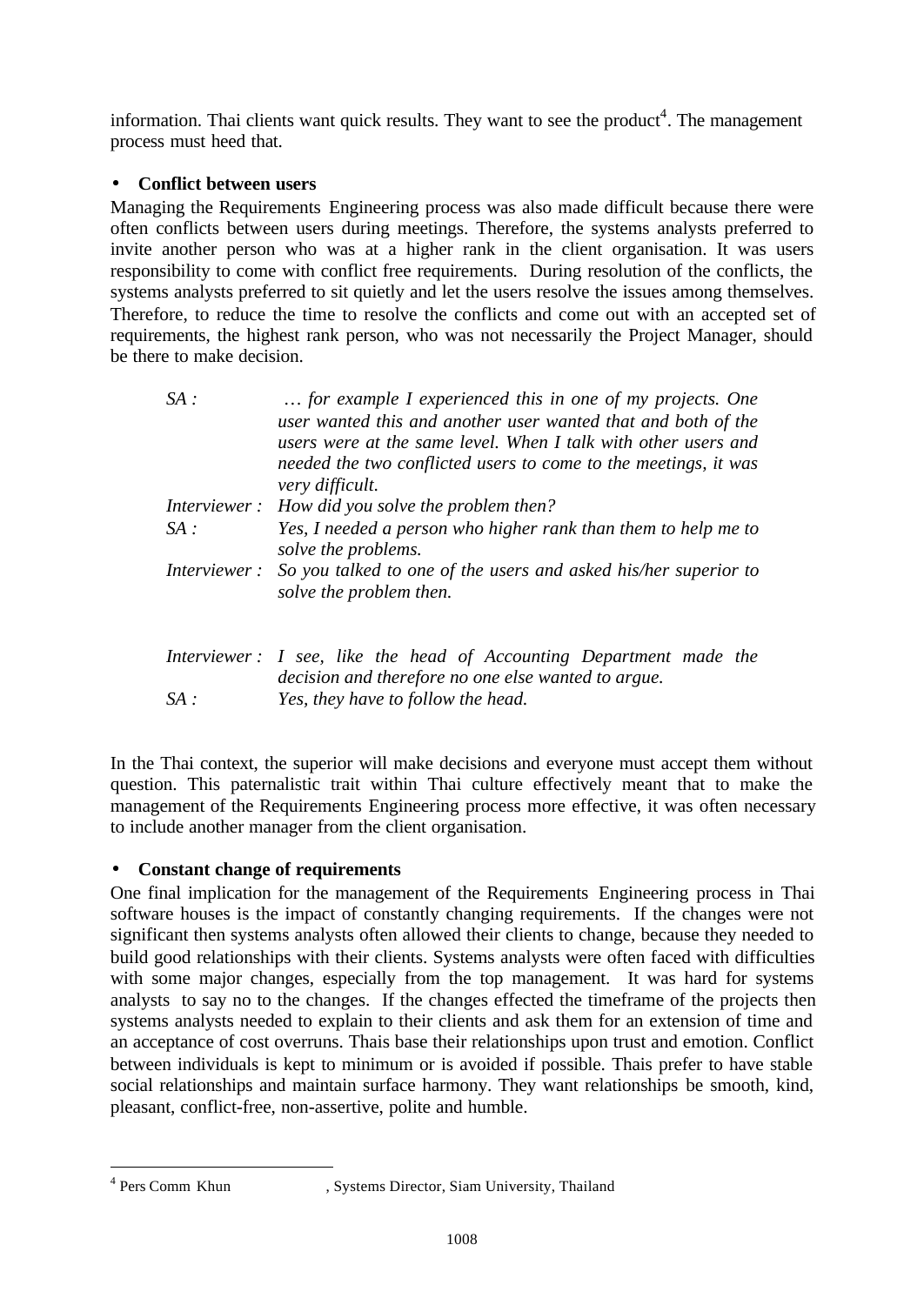#### **IMPLICATIONS OF THAI SOCIAL CONTEXT ON MANAGING THE REQUIREMENTS ENGINEERING PROCESSES AND FOR FURTHER RESEARCH**

The management of the Requirements Engineering process in Thailand is not the ordered, rational process the 'western' management models would suggest. Rather the management process is certainly less iterative, there is an acceptance of enough is good enough to begin the process. The avoidance of conflict means that Thai systems analysts will accept that completeness is less important than delivering some form of a product. The management of the Requirements Engineering process is further facilitated by the search for harmony and stable social relationships. Management is not seen as an adversarial engagement. Rather, a sense of acceptance and belongingness are considered to be far more important than total effectiveness or greater efficiency.

In this case study the rational order suggested by the Loucopolous and Karakostas Requirements Engineering model is challenged by the apparent lack of iteration and lack of order in the Requirements Engineering process. There is an acceptance in the Thai context that imperfections will result from the degree of incomplete information that is provided. The end result is an Requirements Engineering process that accepts incompleteness. This Requirements Engineering process is also affected by management practices. Thai software houses, like the TS Group, must ensure that their client relationships are maintained. Social harmony is accepted as being more important than conflict. As a result projects are managed to ensure outcomes are generated. The training of the software analysts suggests that the production of an information systems should emerge from a complete Requirements Engineering process. However, the expectations of Thai clients is generally towards production of a system, even a prototype as quickly as possible. Thus projects are often management with shortcuts to meet these demands.

The differentiation of the project management process with different organisational sections being responsible for production of the project results in a lack of coordination. Each of the sections, Sales, Systems Analysts and Analyst/programmers are undertaking different parts of each project. There is little agreement about how the process can be managed overall. As a result the iterative, ordered process suggested by the structured Requirements Engineering and management models is replaced by deviant models where process is rather more ad hoc<sup>iii</sup> and suggestive of seeking to accept cultural demands rather than rational, or accepted management demands regarding efficiency and effective development of information systems. Cultural differences cited in this paper may appear directly explainable by contextual differences in the working environment, rather than an external, national culture, such as implied by values derived from nationality. However such an assumption is inherently flawed as much of what influences behavior and challenges rational behaviour and order lies in the implicitness of national culture. It is often unstated and accepted. In this case study the apparent organizational context is as much a reflection of the cultural implicitness which underpins it as it is of any textual representations of the organization itself. Other studies of the requirements process have demonstrated the influence of changing user values resulting in iterative development as users adjust their requirements. In common with users everywhere they are able to elaborate their needs more accurately once they see a real system. However, what we report in this study is a deeper understanding of what might drive such behavior. The implicit reality of national culture and value systems is inclusive in organizational behavior. In the Thai context the changing of user requirements was as much about the search for the 'real systems' as it was about the nature of Thai people and the organizational and personal relations ships that exist. What is different and what this brief study shows is that users and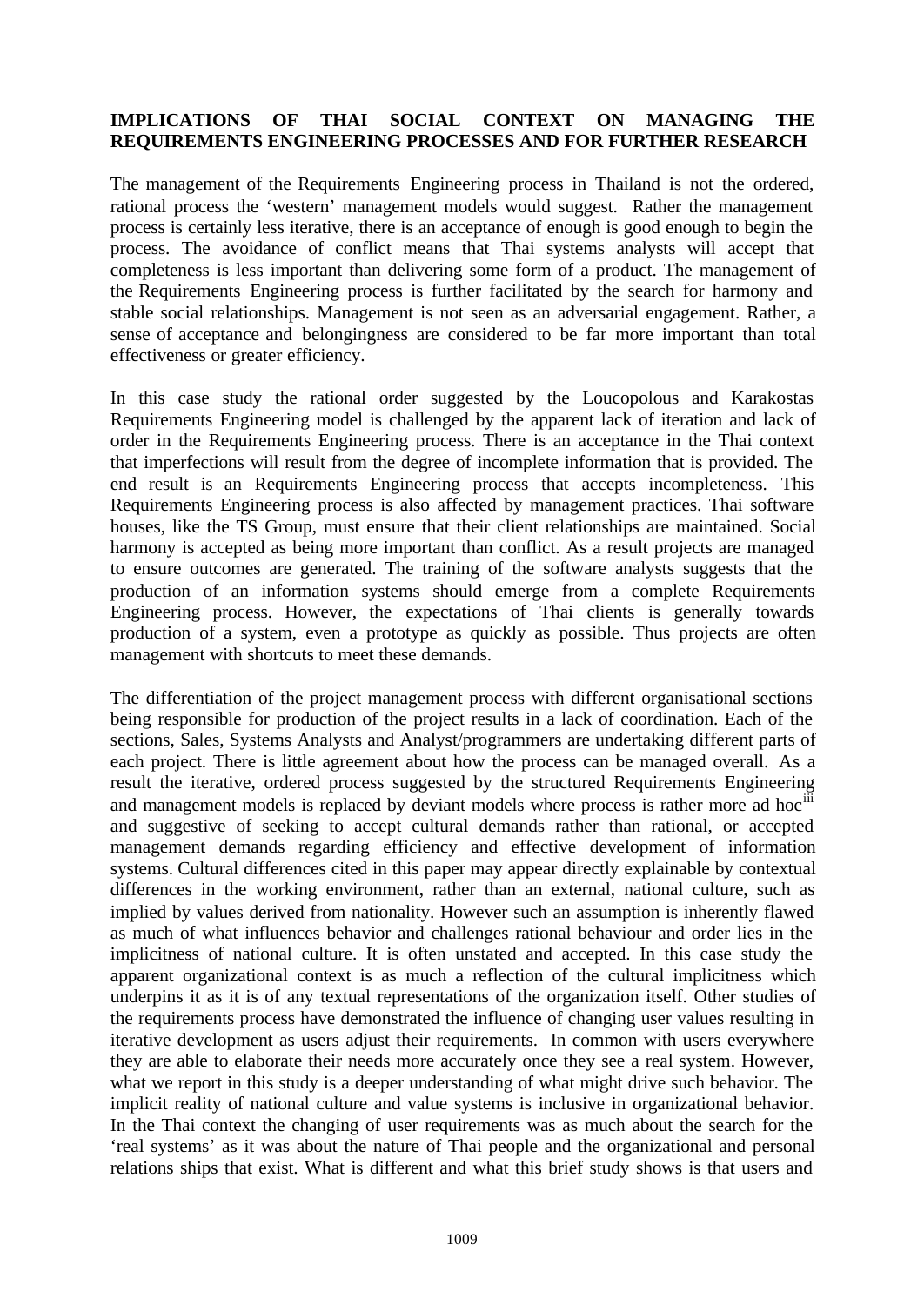user requirements can be altered as much by the intricacies of person to person interaction in Thai cultural contexts as it can be forced by evolving systems.

This study has concentrated on Thai software houses. Further research is needed in other cultural contexts. Burn *et al* (1995) has suggested that there are other differences evident at a more macro scale amongst South East Asian nations. Detailed comparative studies that enable comparison of the Requirements Engineering process in different cultural contexts will enable better development of models which are more indicative of the real Requirements Engineering process used. This will have significant implications for the large indigenous and multi-national consulting companies seeking to provide Information Systems services within those cultures.

### **REFERENCES**

- Bell, T.E., and Thayer, T.A. (1976): 'Software requirements: are they really a problem?', *Second Conference on Software Engineering*, pp. 61-68.
- Burn , J.M., Ng Tye, M.W. Eugenia, and Ma, C.K. Louis (1995): 'Paradigm Shift Cultural Implications for Development of IS Professionals, *Journal of Global Information Management*, 3(2), pp. 18 – 28.
- Checkland, P. (1981): *Systems thinking, systems practice*, J. Wiley, Sussex, UK.
- Cooper, R. (1991): *Thais Mean Business*, Times Books International, Singapore.
- Corbitt, B.J. (1997): "Implementing policy for homeless kids in schools: reassessing the micro and macro levels in the policy debate in Australia," *Journal of Education Policy,* 12 (3), pp. 165-176
- DOD-STD-2167A (1988): *Defense System Software Development*, US department of Defense, February.
- Fetterman, D.M. (1989): *Ethnography: Step by Step*, Sage Pubs., U.S.A.
- Glenn, E.S. and Glenn, C.G. (1981): *Man and Mankind: Conflict and Communication Between Cultures*. Ablex, Norwood, NJ.
- Grint, K. (1997): *Fuzzy management : contemporary ideas and practices at work*, Oxford University Press, UK.
- Hofstede (1991): *Cultures and Organizations*, McGraw-Hill, UK.
- Holmes, H., and Tangtongtavy, S. (1995): *Working with the Thais*, White Lotus, Thailand.
- IEEE-Std. '830' (1984): *IEEE Guide of Software Requirements Specifications*, Institute of Electrical and Electronics Engineers, New York.
- Jirachiefpattana, W. (1996): 'The Impact of Thai Culture on Executive Information Systems Development', Proceedings of the 6<sup>th</sup> International Conference Theme 1, *Globalization:*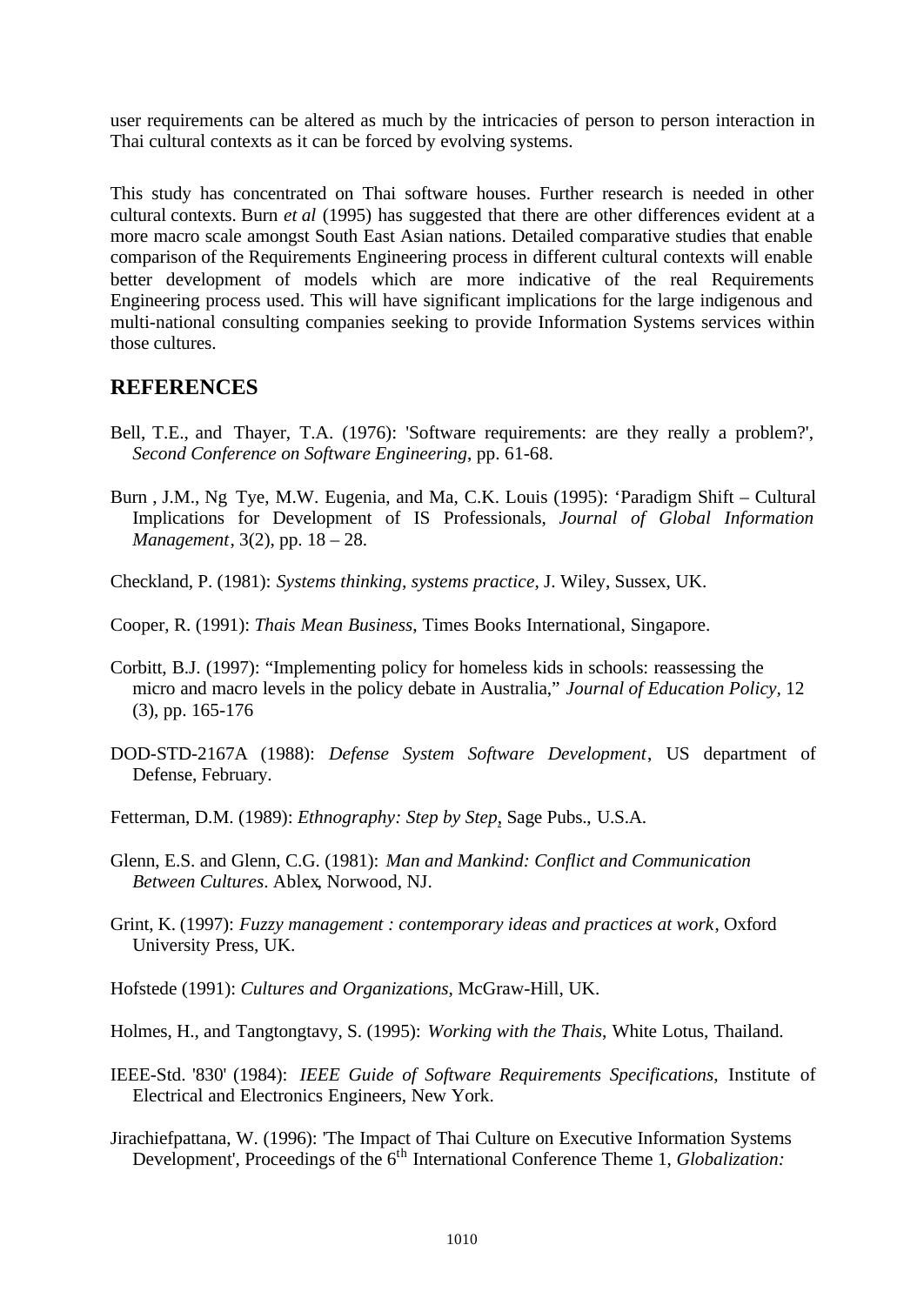*Impact on and Coping Strategies in Thai Society*, 14-17 October, Chiang Mai, Thailand, pp. 97-110.

- Kedia, B.L. and Bhagat, R.S. (1988): 'Cultural constraints on transfer of technology across nations: implications for research in international and comparative management', *Academy of Management Review*, 13(4), pp. 559-571.
- Kitwood, T (1980): *Disclosures to a Stranger: Adolescent Values in an Advanced Industrial Society*, Routledge and Kegan Paul, London, U.K.
- Kluckhohn, C. and Strodtbeck, F. (1961): *Variations in Value orientations*, Greenwood Press, Westport, CT.
- Kogut, B. and Singh, H. (1988): 'The effect of national culture on the choice of entry model', *Journal of International Business Studies*, 19(3), pp. 411-433).
- Komin, S. (1990): *Psychology of The Thai People: Values and Behavioral Patterns*, NIDA (National Institute of Development Administration), Bangkok, Thailand.
- Kotonya, G. and Sommerville, I. (1998): *Requirements Engineering*, John Wiley & Sons, UK.
- Laudon, K.C., and Laudon, J.P. (1995): *Essentials of Management Information Systems*, MacMillan Publishing Co., New York.
- Loucopoulos, P., and Karakostas, V. (1995): *System Requirements Engineering*, McGraw-Hill Book Company Europe, Berkshire, UK.
- Luff, P., Heath, C., and Greatbatch, D. (1994): 'Work, interaction and technology: The naturalistic analysis of human conduct and requirements analysis', pp. 259-288, in Jirotka, M., and Goguen, J. (Eds) (1994): *Requirements Engineering - Social and Technical Issues*, Academic Press, London.
- Martin, J. (1984): *Information System Manifesto*, Prentice Hall, Englewood Cliffs, NJ.
- McClelland, D.C. (1961): *The Achieving Society*, Van Nostrand, Princeton, NJ.
- McDermid, J.A. (1994): ' Requirements analysis: Orthodoxy, fundamentalism and heresy', in Jirotka, M., and Goguen, J.A. (eds) (1994): *Requirements Engineering - Social and Technical Issues*, Academic Press, CA, pp. 17-40.
- McKenna, S. (1990): 'The cultural transferability of business and organizational reengineering: Examples from Southeast Asia", *The TQM Magazine*, 7(3), pp. 12-16.
- Morris, M.H. Davis, D.L., and Allen, J.W. (1994): 'Fostering corporate entrepreneurship: cross-cultural comparisons of the importance of individualism versus collectivism', *Journal of International Business Studies*, 25(1), pp. 65-89.
- NCC (1987): *The STARTS Guide: A Guide to Methods and Software Tools for the Construction of Large Real-time Systems*, National Computing Centre, Manchester.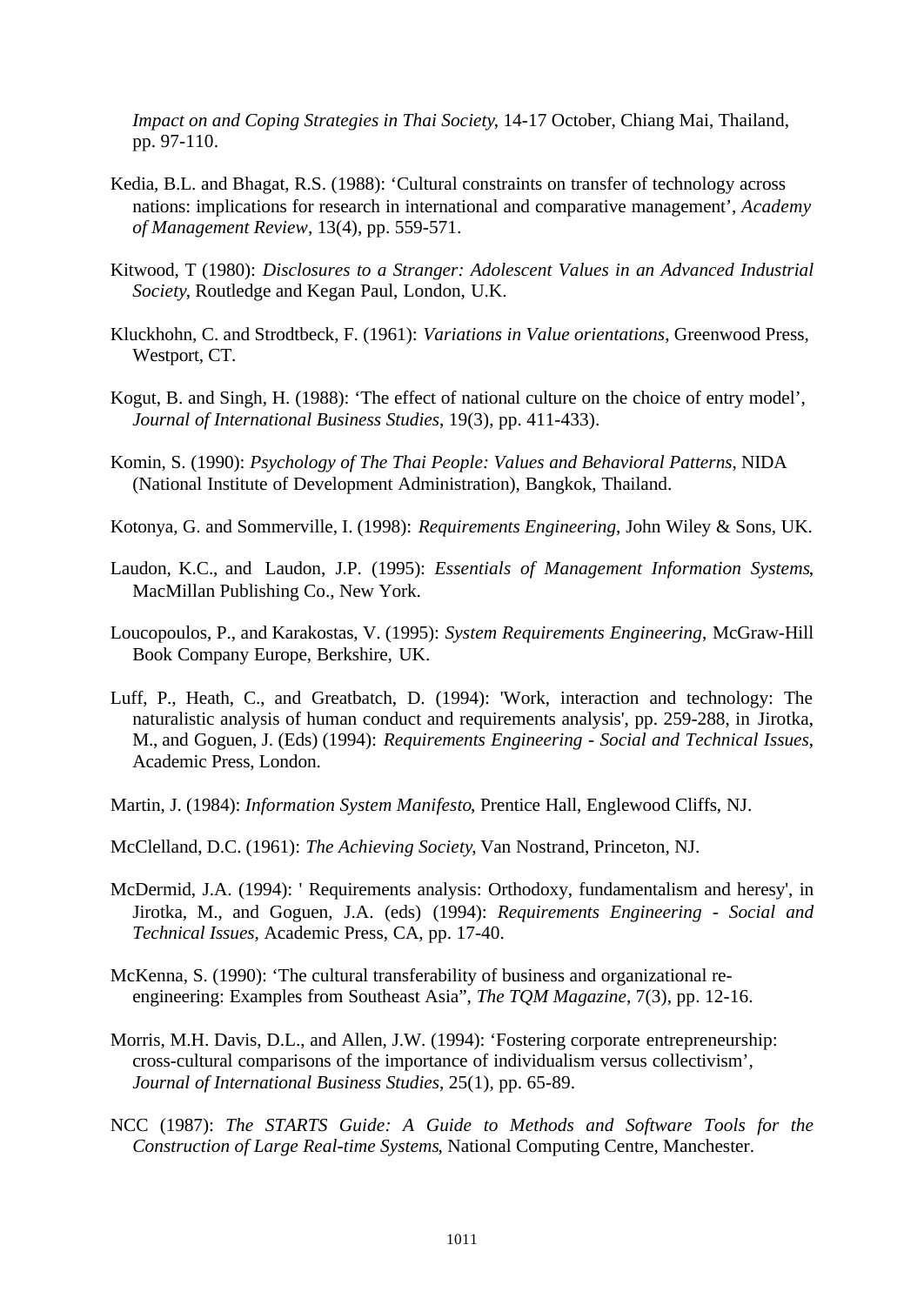- Parsons, T. and Shils, E.A. (1951): *Toward A General Theory of Action*, Harvard University Press, Cambridge, MA.
- Rodriguez, C. (1991): 'The situation and national culture as contingencies for leadership behavior; two conceptual models', in Prasad, S.B. (ed.), *Advances in International Comparative Management 5*, JAI Press, Greenwich, CT.
- Rohitratana, K. (1998): 'The role of Thai values in managing information systems; a case study of implementing an MRP systems', in Avgerou, C. (eds) (1998) *Proceedings of the Fifth International Working Conference of IFIP WG 9.4 – Implementation and Evaluation of Information Systems in Developing Countries*, February 18-20, London School of Economics and Political Science and Asian Institute of Technology Bangkok, IFIP, pp. 188-201.
- Rokeach, M. (1968): *Beliefs, Attitudes, and Values: A Theory of Organization and Change*. Jossey-Bass, San Francisco.
- Rush, G. (1985): 'A fast way to define system requirements', *Computerworld*, 7<sup>th</sup> October. pp. 11-16.
- Sekaran, U. and Snodgrass, C.R. (1986): 'A model for examining organizational effectiveness cross culturely', *Advances in International Comparative Management*, 1, pp. 211-232.
- Shane, S. (1994): 'The effect of national culture on the choice between licensing and direct foreign investment'*, Strategic Management Journal*, 15(8), pp. 627-642.
- Shore, B. & Venkatachalam, A.R. (1996): 'Role of national culture in the transfer of information technology', *Strategic Information Systems*, 5, pp. 19-35.
- Sommerville, I., and Sawyer, P. (1997): *Requirements Engineering A Good Practice Guide*, John Wiley & Sons, England.
- Sorod, B. (1991): *The Influence of National and Organizational Cultures on Managerial Values, Attitudes, and Performance (National Cultures)*, The University of Utah.
- Spradley, J. (1979): *The Ethnographic Interview*, Holt, Reinhart and Winston, New York, U.S.A.
- Thanasankit, T. (1999): 'Understanding the impact of Thai culture on requirements engineering', in Corbitt, B.J and Falvey, L(eds) (1999) The Melbourne Thai Forum, in press.
- Thayer, R.H., and Dorfman, M. (eds) (1990): *System and Software Requirements Engineering*, IEEE Computer Society Press, Los Alamitos, CA.
- Tricker, R.I. (1988): 'Information resource management a cross-culture perspective', *Information and Management*, 15, pp. 37-46.

Trompenaars, F. (1993): *Riding the Waves of Culture*, Nicholas Brealey Publishing, London.